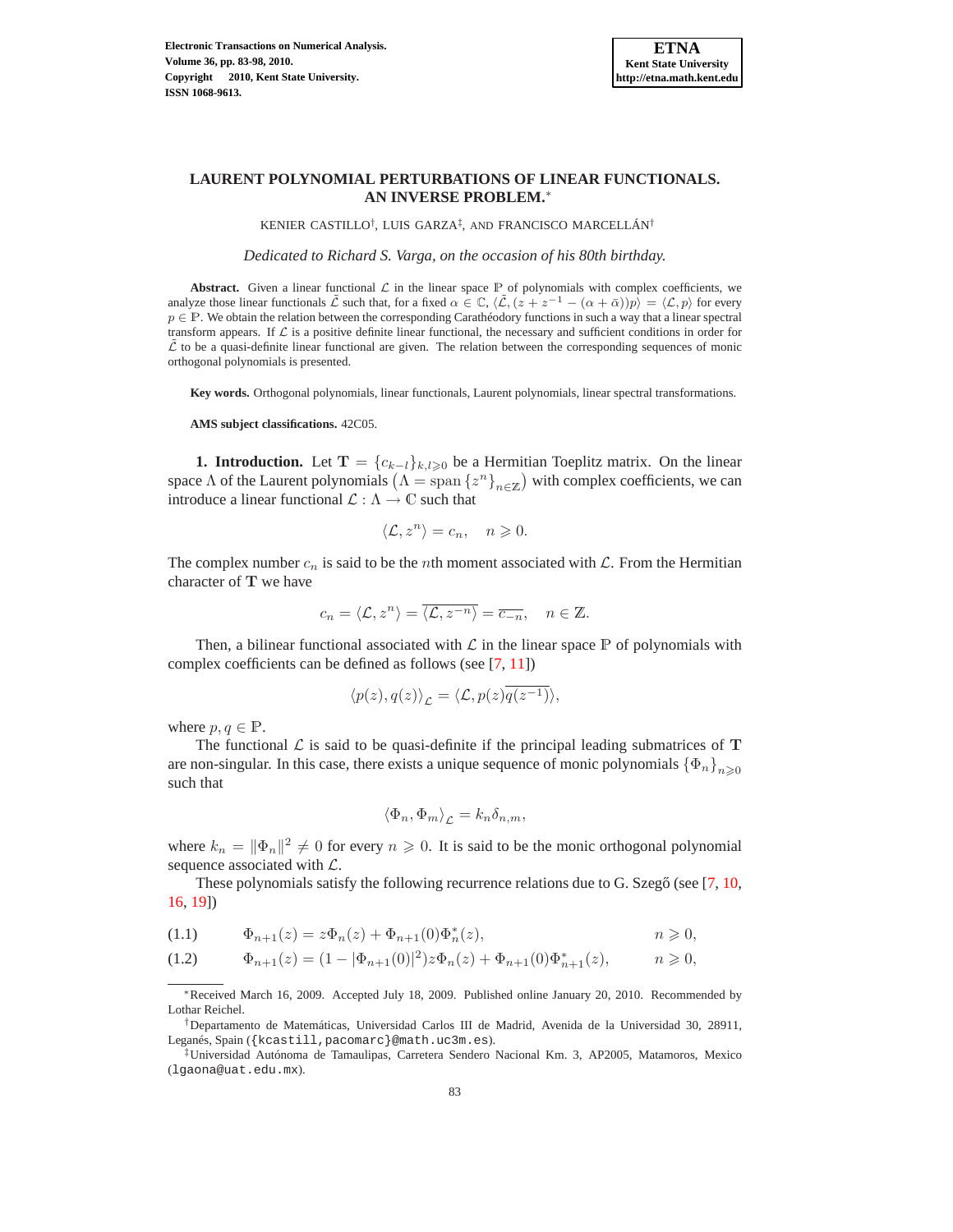where  $\Phi_n^*(z) = z^n \overline{\Phi_n(z^{-1})}$  is the so-called reversed polynomial associated with  $\Phi_n(z)$ (see [\[16](#page-14-3)]), and the complex numbers  $\{\Phi_n(0)\}_{n\geq 1}$ , with  $|\Phi_n(0)| \neq 1$  for every  $n \geq 1$ , are called reflection (or Verblunsky) parameters. Moreover, we have

<span id="page-1-3"></span>(1.3) 
$$
\frac{k_{n+1}}{k_n} = 1 - |\Phi_{n+1}(0)|^2, \quad n \geq 0.
$$

On the other hand, if the determinants of the leading principal submatrices of T are positive, then the linear functional is said to be positive definite and it has the following integral representation

<span id="page-1-0"></span>(1.4) 
$$
\langle \mathcal{L}, p(z) \rangle = \int_{\mathbb{T}} p(z) d\sigma(z), \quad p \in \Lambda,
$$

where  $\sigma$  is a nontrivial probability measure supported on the unit circle (see [\[7,](#page-14-0) [10,](#page-14-2) [11,](#page-14-1) [16\]](#page-14-3)), assuming  $c_0 = 1$ . We will maintain this assumption throughout the remaining of the paper.

The measure  $\sigma$  can be decomposed as the sum of an absolutely continuous measure with respect to the Lebesgue measure  $\frac{d\theta}{2\pi}$  and a singular measure. Thus, if  $\omega = \sigma'$ , then

<span id="page-1-2"></span>(1.5) 
$$
d\sigma(\theta) = \omega(\theta)\frac{d\theta}{2\pi} + d\sigma_s(\theta).
$$

In the positive definite case, there exists a unique sequence of orthonormal polynomials  ${\varphi_n}_{n\geqslant 0}$  such that

$$
\langle \varphi_n, \varphi_m \rangle_{\mathcal{L}} = \delta_{n,m}.
$$

Notice that  $\varphi_n(z) = \Phi_n(z)/\|\Phi_n\|$ . Moreover, we have  $|\Phi_n(0)| < 1$  for every  $n \ge 1$ . The *n*-th reproducing kernel  $K_n(z, y)$  associated with  $\{\Phi_n\}_{n \geq 0}$ , is defined by

$$
K_n(z,y) = \sum_{j=0}^n \frac{\overline{\Phi_j(y)} \Phi_j(z)}{k_j} = \frac{\overline{\Phi_{n+1}^*(y)} \Phi_{n+1}^*(z) - \overline{\Phi_{n+1}(y)} \Phi_{n+1}(z)}{k_{n+1}(1 - \overline{y}z)}.
$$

Furthermore,

$$
\Phi_n^*(z) = k_n K_n(z, 0).
$$

<span id="page-1-1"></span>In terms of the moments  ${c_n}_{n\geqslant 0}$ , an analytic function in a neighborhood of  $z = 0$ ,

,

(1.6) 
$$
F(z) = 1 + 2 \sum_{n=1}^{\infty} c_{-n} z^n
$$

can be introduced. If L is a positive definite linear functional, then  $F(z)$  is analytic in  $|z| < 1$ , and  $\Re(\mathcal{F}(z)) > 0$  therein. In such a case  $F(z)$  is said to be a Carathéodory function and it can be represented as a Riesz-Herglotz transform of the nontrivial probability measure  $\sigma$ introduced in [\(1.4\)](#page-1-0) (see [\[7,](#page-14-0) [11,](#page-14-1) [16\]](#page-14-3))

$$
F(z) = \int_{\mathbb{T}} \frac{w+z}{w-z} d\sigma(w).
$$

As a convention, if  ${c_k}_{k \in \mathbb{Z}}$  is the sequence of moments associated with a quasi-definite functional  $\mathcal{L}$ , then the function given in [\(1.6\)](#page-1-1) is said to be the Carathéodory function associated with L.  $F(z)$  can be interpreted as a functional "mirror" of the sequence  $\{c_n\}_{n\geq0}$ . The Carathéodory functions for some perturbations of a measure  $\sigma$  (or its associated linear functional) have been studied in [\[13](#page-14-5)] for the following three canonical cases: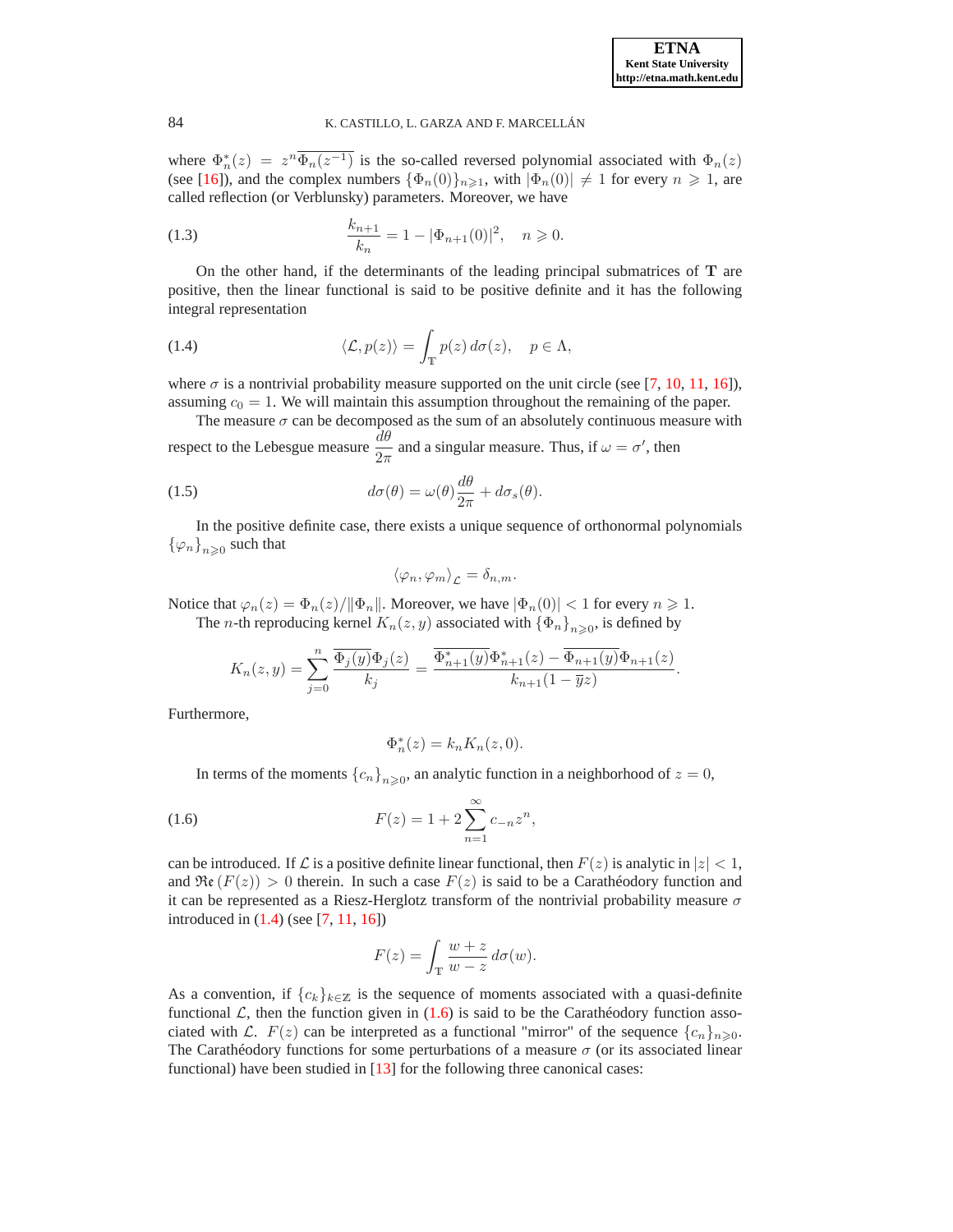#### LAURENT POLYNOMIALS PERTURBATIONS OF LINEAR FUNCTIONALS 85

**ETNA Kent State University http://etna.math.kent.edu**

- (i)  $d\tilde{\sigma} = |z \alpha|^2 d\sigma$ ,  $\alpha \in \mathbb{C}$ ,  $|z| = 1$  (Christoffel transformation).
- (ii)  $d\tilde{\sigma} = d\sigma + m\delta(z-\alpha) + \overline{m}\delta(z-\overline{\alpha}^{-1}), \alpha, m \in \mathbb{C}, \alpha \neq 0$  (Uvarov transformation).
- $(iii)$   $d\tilde{\sigma} = \frac{1}{|z-\alpha|^2}d\sigma + m\delta(z-\alpha) + \overline{m}\delta(z-\overline{\alpha}^{-1}), |z| = 1, m \in \mathbb{C}$ , and  $|\alpha| \in \mathbb{R} \setminus \{0,1\}$ (Geronimus transformation).

These three examples of canonical spectral transforms (see [\[3,](#page-14-6) [8](#page-14-7), [9,](#page-14-8) [12](#page-14-9), [14\]](#page-14-10), among others) are the analogues on the unit circle of the canonical spectral transforms on the real line considered by several authors; see [\[1](#page-14-11), [17,](#page-14-12) [21](#page-15-0), [22\]](#page-15-1). Moreover, if we denote these transformations by  $\mathcal{F}_C(\alpha)$ ,  $\mathcal{F}_U(\alpha, m)$ , and  $\mathcal{F}_G(\alpha)$ , respectively, then we have

PROPOSITION 1.1.

- (i)  $\mathcal{F}_G(\alpha, m) \circ \mathcal{F}_C(\alpha) = \mathcal{F}_U(\alpha, m)$ .
- (ii)  $\mathcal{F}_C(\alpha) \circ \mathcal{F}_G(\alpha, m) = \mathcal{I}$  (Identity transformation).

Notice that in these three cases, the corresponding Carathéodory functions are related by

$$
\tilde{F}(z) = \frac{A(z)F(z) + B(z)}{D(z)},
$$

where A, B, and  $D \neq 0$  are polynomials in the variable z. They constitute examples of the so-called *linear spectral transformations*. Other examples of spectral transformations have been analyzed in [\[13](#page-14-5)]. Furthermore, in [\[5](#page-14-13), [6](#page-14-14)] we have studied a perturbation  $\mathcal{L}_R$  of  $\mathcal L$  defined by

$$
\langle \mathcal{L}_R, q \rangle = \left\langle \mathcal{L}, \frac{1}{2}(z - \alpha + z^{-1} - \bar{\alpha})q \right\rangle, \quad q \in \Lambda,
$$

where  $\alpha \in \mathbb{C}$ . Here the relation between the associated Carathéodory functions is

$$
F_R(z) = \frac{[z^2 - (\alpha + \bar{\alpha})z + 1]F(z) + z^2 + (c_1 - c_{-1})z - 1}{z},
$$

i.e., this is a linear spectral transform that is not one of the canonical linear spectral transformations above mentioned. Indeed, the Christoffel transformation is a particular case of this transformation when  $|\Re(\alpha)| > 1$ .

On the other hand, assuming that  $\mathcal L$  is a quasi-definite linear functional, necessary and sufficient conditions for the quasi-definiteness of  $\mathcal{L}_R$  are obtained in [\[2](#page-14-15)] and [\[18](#page-14-16)]. This transformation is denoted by  $\mathcal{F}_R(\alpha)$ .

It is natural to analyze the existence of the inverse transformation, i.e., if there exists a linear functional  $\mathcal{L}_{R^{-1}}$  such that

<span id="page-2-0"></span>(1.7) 
$$
\langle \mathcal{L}_{R^{-1}}, [z+z^{-1}-(\alpha+\bar{\alpha})]p(z) \rangle = \langle \mathcal{L}, p(z) \rangle, \quad p \in \Lambda,
$$

as well as if the quasi-definite character of the linear functional is preserved by such a transformation. This is one of the goals of our contribution. Notice that the transformation  $(1.7)$ does not define a unique linear functional  $\mathcal{L}_{R^{-1}}$ . As we will show in Section [3,](#page-5-0) uniqueness depends on a free parameter.

The structure of the paper is as follows. In Section [2,](#page-3-0) we assume the linear functional  $\mathcal{L}_{R^{-1}}$  is quasi-definite and we obtain the relation between the corresponding Carathéodory functions. In Section [3,](#page-5-0) we analyze the conditions on the nontrivial probability measure  $\sigma$ such that  $\mathcal{L}_{R^{-1}}$  is a quasi-definite linear functional and we obtain the necessary conditions for  $\mathcal{L}_{R^{-1}}$  to be quasi-definite, an expression for the corresponding sequence of monic orthogonal polynomials, and a recursive algorithm to compute its family of Verblunsky parameters. Finally, in Section [4](#page-10-0) several examples of this transformation for three illustrative cases of nontrivial measures are analyzed.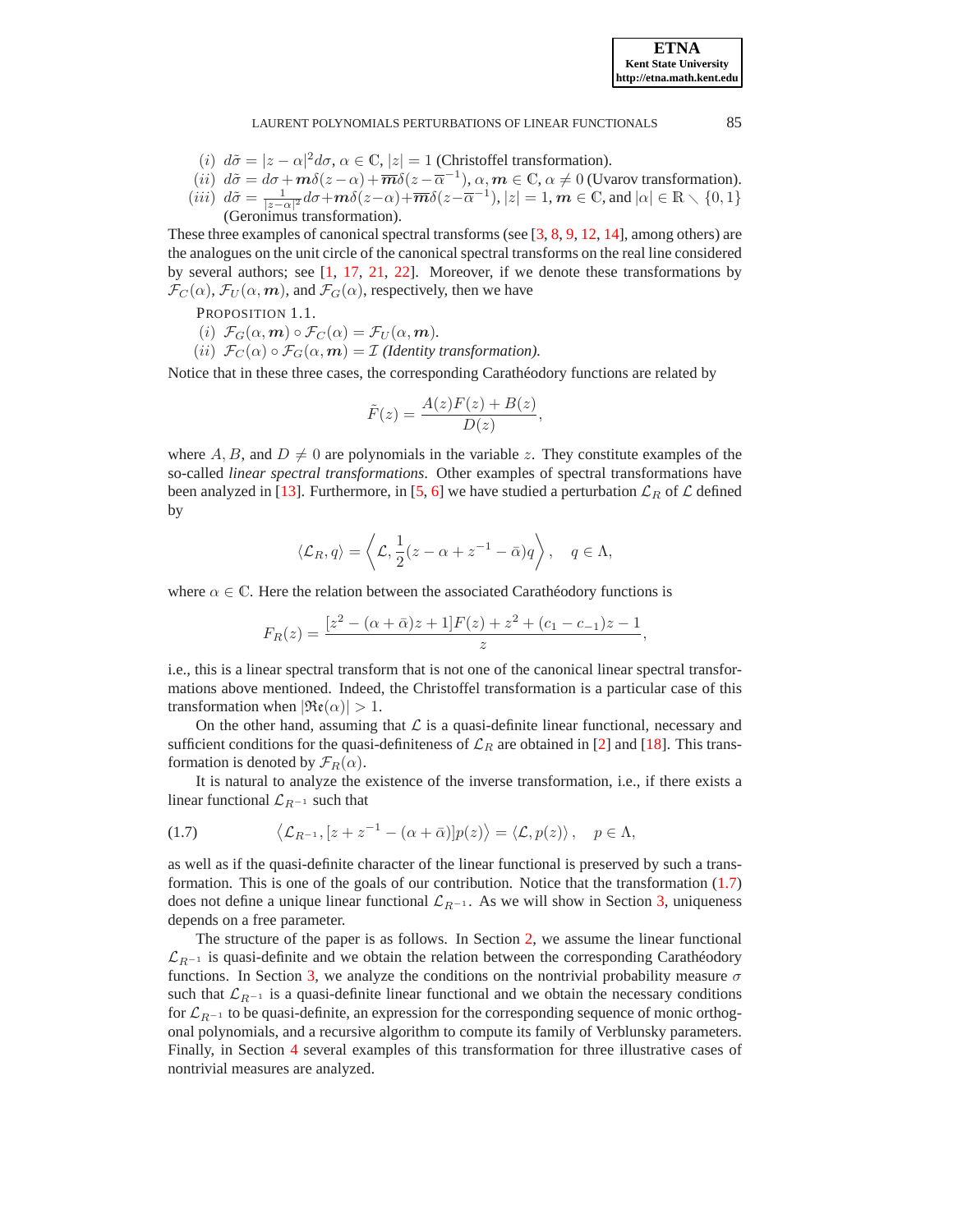<span id="page-3-0"></span>**2. Carathéodory functions.** Assuming that  $\mathcal{L}_{R^{-1}}$  is a quasi-definite linear functional, we will denote its associated Carathéodory function by  $F_{R^{-1}}(z)$ . First we will study the relation between  $F(z)$  and  $F_{R^{-1}}(z)$ .

PROPOSITION 2.1.  $F_{R^{-1}}(z)$ *, the Carathéodory function associated to*  $\mathcal{L}_{R^{-1}}$ *, is a linear spectral transformation of* F(z) *given by*

<span id="page-3-2"></span>(2.1) 
$$
F_{R^{-1}}(z) = \frac{zF(z)}{z^2 - (\alpha + \overline{\alpha})z + 1} + m_1 \frac{z + b}{z - b} + m_2 \frac{z + \overline{b}}{z - \overline{b}},
$$

where  $b, \bar{b}$  are the zeros of  $z^2 - (\alpha + \overline{\alpha})z + 1$ , with  $|b| = 1$ , and

$$
\boldsymbol{m}_1 = -\frac{1}{2} \left( \tilde{c}_0 + \frac{\mathfrak{Im}(\tilde{c}_1)}{\mathfrak{Im}(b)} \right), \quad \boldsymbol{m}_2 = -\frac{1}{2} \left( \tilde{c}_0 - \frac{\mathfrak{Im}(\tilde{c}_1)}{\mathfrak{Im}(b)} \right).
$$

<span id="page-3-1"></span>*Proof*. From [\(1.7\)](#page-2-0), we get

(2.2) 
$$
c_{-k} = \tilde{c}_{-(k+1)} + \tilde{c}_{-(k-1)} - (\alpha + \overline{\alpha})\tilde{c}_{-k}.
$$

Multiplying [\(2.2\)](#page-3-1) by  $z^k$ ,  $k = 1, 2, \ldots$ , and replacing in [\(1.6\)](#page-1-1), we get

$$
\sum_{k=1}^{\infty} c_{-k} z^{k} = \sum_{k=1}^{\infty} \tilde{c}_{-(k+1)} z^{k} + \sum_{k=1}^{\infty} \tilde{c}_{-(k-1)} z^{k} - (\alpha + \overline{\alpha}) \sum_{k=1}^{\infty} \tilde{c}_{-k} z^{k},
$$
  
\n
$$
\frac{F(z) - 1}{2} = z^{-1} \left( \frac{F_{R^{-1}}(z) - \tilde{c}_0}{2} - \tilde{c}_{-1} z \right) + z \left( \frac{F_{R^{-1}}(z) - \tilde{c}_0}{2} + \tilde{c}_0 \right)
$$
  
\n
$$
-(\alpha + \overline{\alpha}) \left( \frac{F_{R^{-1}}(z) - \tilde{c}_0}{2} \right),
$$
  
\n
$$
F(z) - 1 = [z + z^{-1} - (\alpha + \overline{\alpha})] F_{R^{-1}}(z) + \tilde{c}_0 [z - z^{-1} + (\alpha + \overline{\alpha})] - 2\tilde{c}_{-1}.
$$

Therefore

$$
F_{R^{-1}}(z) = \frac{F(z) + [z^{-1} - z - (\alpha + \overline{\alpha})]\tilde{c}_0 + 2\tilde{c}_{-1} - 1}{z + z^{-1} - (\alpha + \overline{\alpha})}.
$$

Notice that, from [\(2.2\)](#page-3-1),  $1 + (\alpha + \overline{\alpha})\tilde{c}_0 = \tilde{c}_1 + \tilde{c}_{-1}$ , and thus

 $\sim$   $\sim$ 

$$
F_{R^{-1}}(z) = \frac{zF(z) - \tilde{c}_0 z^2 + (\tilde{c}_{-1} - \tilde{c}_1)z + \tilde{c}_0}{z^2 - (\alpha + \overline{\alpha})z + 1},
$$

which is equivalent to  $(2.1)$ .  $\Box$ 

 $\lambda$ 

On the other hand, from [\(2.1\)](#page-3-2)

$$
F_{R^{-1}}(z) = \left(\frac{\frac{b}{b-\overline{b}}}{z-b} - \frac{\frac{b}{b-\overline{b}}}{z-\overline{b}}\right) F(z) - m_1(1+\overline{b}z) \sum_{k=0}^{\infty} \frac{z^k}{b^k} - m_2(1+bz) \sum_{k=0}^{\infty} b^k z^k
$$
  
=  $\left(\sum_{k=1}^{\infty} \frac{b^k - \overline{b}^k}{b-\overline{b}} z^k\right) F(z) - m_1 \left(1 + 2 \sum_{k=1}^{\infty} \overline{b}^k z^k\right) - m_2 \left(1 + 2 \sum_{k=1}^{\infty} b^k z^k\right),$ 

and thus

$$
\tilde{c}_0 + 2 \sum_{k=1}^{\infty} \tilde{c}_{-k} z^k = \left( \sum_{k=1}^{\infty} \frac{b^k - \overline{b}^k}{b - \overline{b}} z^k \right) \left( 1 + 2 \sum_{k=1}^{\infty} c_{-k} z^k \right) - m_1 \left( 1 + 2 \sum_{k=1}^{\infty} \overline{b}^k z^k \right) - m_2 \left( 1 + 2 \sum_{k=1}^{\infty} b^k z^k \right).
$$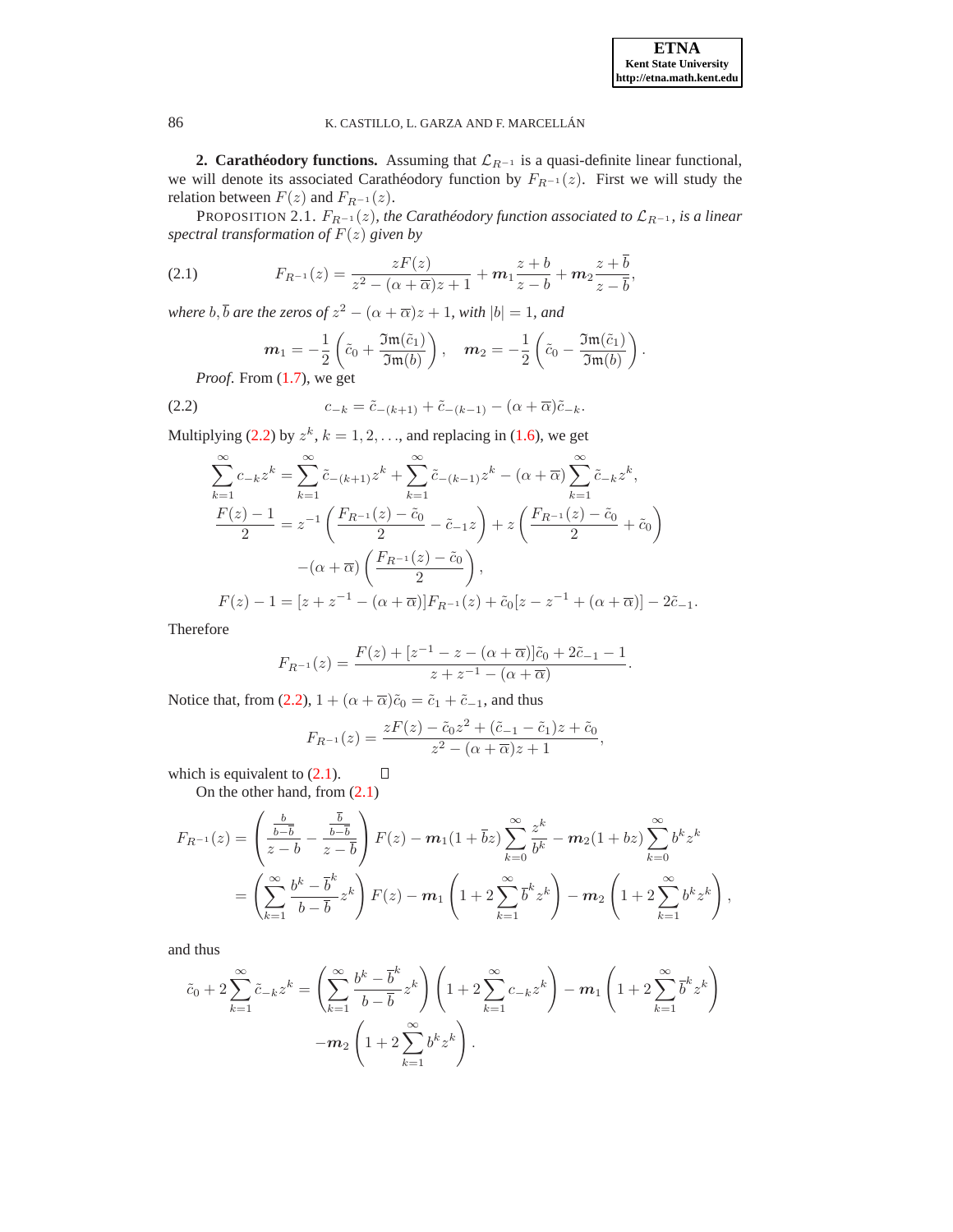Therefore, comparing coefficients of  $z^n$  on both sides of the last expression, we have for  $n \geqslant 2$ ,

$$
\tilde{c}_{-n} = \sum_{k=1}^{n-1} \frac{b^k - \overline{b}^k}{b - \overline{b}} c_{-(n-k)} + \frac{1}{2} \frac{b^n - \overline{b}^n}{b - \overline{b}} - m_1 \overline{b}^n - m_2 b^n.
$$

Comparing the independent terms and the coefficients for z we can deduce [\(2.2\)](#page-3-1) for  $n = 0$ and  $n = 1$ . Furthermore, denoting this transformation by  $\mathcal{F}_{R^{-1}}$ , we obtain the following result:

PROPOSITION 2.2.

(i)  $\mathcal{F}_R(\alpha) \circ \mathcal{F}_{R^{-1}}(\alpha) = \mathcal{I},$ (ii)  $\mathcal{F}_{R^{-1}}(\alpha) \circ \mathcal{F}_R(\alpha) = \mathcal{F}_U(b, \hat{m}_1) \circ \mathcal{F}_U(\overline{b}, \hat{m}_2)$ *. Proof*.

(i) It is evident from the definition of  $\mathcal{F}_R$  and  $\mathcal{F}_{R^{-1}}$ .

(ii) Denoting  $H(z) = (\mathcal{F}_{R^{-1}}(\alpha) \circ \mathcal{F}_R(\alpha))(F(z)),$ 

$$
H(z) = \frac{zF_R(z) - \tilde{c}_0 z^2 + (\tilde{c}_{-1} - \tilde{c}_1)z + \tilde{c}_0}{z^2 - (\alpha + \overline{\alpha})z + 1}
$$
  
= 
$$
\frac{z^{\frac{(z^2 - (\alpha + \overline{\alpha})z + 1)F(z) + z^2 + (c_1 - c_{-1})z - 1}{z} - \tilde{c}_0 z^2 + (\tilde{c}_{-1} - \tilde{c}_1)z + \tilde{c}_0}}{z^2 - (\alpha + \overline{\alpha})z + 1}
$$
  
= 
$$
F(z) + \frac{(1 - \tilde{c}_0)z^2 + (c_1 - c_{-1} + \tilde{c}_{-1} - \tilde{c}_1)z + \tilde{c}_0 - 1}{z^2 - (\alpha + \overline{\alpha})z + 1}
$$
  
= 
$$
F(z) + \hat{m}_1 \frac{z + b}{z - b} + \hat{m}_2 \frac{z + \overline{b}}{z - \overline{b}},
$$

with  $\hat{m}_1 = \tilde{m}_1 + m_1$ ,  $\hat{m}_2 = \tilde{m}_2 + m_2$ , and

$$
\tilde{m}_1 = \frac{1}{2} \left( 1 + \frac{\mathfrak{Im}(c_1)}{\mathfrak{Im}(b)} \right), \quad \tilde{m}_2 = \frac{1}{2} \left( 1 - \frac{\mathfrak{Im}(c_1)}{\mathfrak{Im}(b)} \right). \qquad \Box
$$

REMARK 2.3. Notice that if  $a = -2\Re(\alpha)$ , and using [\(2.2\)](#page-3-1), we obtain

$$
\mathbf{T} = \mathbf{Z}\widetilde{\mathbf{T}} + a\widetilde{\mathbf{T}} + \widetilde{\mathbf{T}}\mathbf{Z}^t,
$$

where  $Z$  is the shift matrix with ones on the first upper-diagonal and zeros on the remaining entries, and  $M<sup>t</sup>$  denotes the transpose of the matrix M. Furthermore, notice that Hermitian Toeplitz matrices can be characterized as  $T = T^*$  together with  $ZTZ^t = T$ , and therefore

$$
\mathbf{TZ}^t = \widetilde{\mathbf{T}}\mathbf{B},
$$

where  $\mathbf{B} = \mathbf{I} + a\mathbf{Z}^t + (\mathbf{Z}^t)^2$  is an infinite lower triangular matrix with ones in the main diagonal, with the following structure

$$
\mathbf{B} = \begin{bmatrix} \begin{array}{|c|c|} \mathbf{A} & 0 & \cdots \\ \hline \mathbf{A}^t & \mathbf{A} & \ddots \\ \hline 0 & \ddots & \ddots \end{array} \end{bmatrix},
$$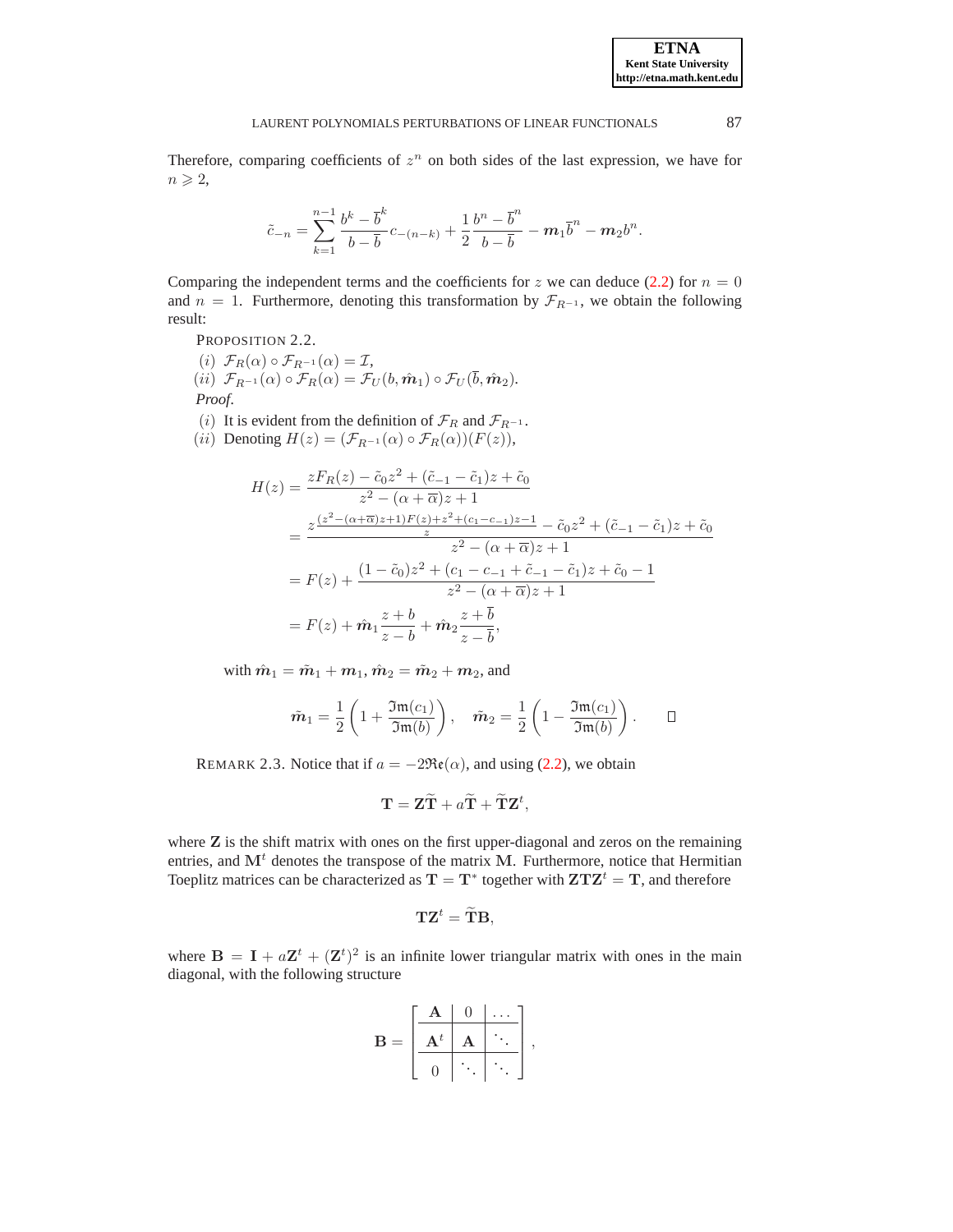where  $\mathbf{A} = \begin{bmatrix} 1 & 0 \\ a & 1 \end{bmatrix}$ . On the other hand, is not difficult to show that

| В | $A_1$       | U              |                  |  |
|---|-------------|----------------|------------------|--|
|   | ${\bf A}_2$ | ${\bf A}_1$    | $\left( \right)$ |  |
|   | ${\bf A}_3$ | $\mathbf{A}_2$ | $A_1$            |  |
|   |             |                |                  |  |

where  $A_1 = A^{-1}$ ,  $A_k = (-1)^{k-1} A^{-1} M^{k-1}$ ,  $k \ge 2$ , and

$$
\mathbf{M} = \mathbf{A}^{-1} \mathbf{A}^t = \begin{bmatrix} 1 & a \\ -a & 1 - a^2 \end{bmatrix}.
$$

In other words,  $B^{-1}$  is a lower triangular block matrix, with Toeplitz structure. Finally,

$$
\mathbf{T}\mathbf{S}=\widetilde{\mathbf{T}},
$$

where S is given by

$$
\mathbf{S} = \mathbf{Z}^t \mathbf{B}^{-1} = \left[ \begin{array}{c|c|c} \mathbf{Z}_1^t & 0 & 0 & \dots \\ \hline \mathbf{Z}_1 & \mathbf{Z}_1^t & 0 & \ddots \\ \hline 0 & \mathbf{Z}_1 & \mathbf{Z}_1^t & \ddots \\ \hline \vdots & \ddots & \ddots & \ddots \end{array} \right] \left[ \begin{array}{c|c|c} \mathbf{A}_1 & 0 & 0 & \dots \\ \hline \mathbf{A}_2 & \mathbf{A}_1 & 0 & \ddots \\ \hline \mathbf{A}_3 & \mathbf{A}_2 & \mathbf{A}_1 & \ddots \\ \hline \vdots & \ddots & \ddots & \ddots \end{array} \right],
$$

<span id="page-5-0"></span>with  $\mathbf{Z}_1 = \begin{bmatrix} 0 & 1 \\ 0 & 0 \end{bmatrix}$ , i.e., S is also a lower triangular block matrix with Toeplitz structure.

**3. Quasi-definiteness of**  $\mathcal{L}_{R^{-1}}$ **.** Let us consider a linear functional  $\mathcal{L}_{R^{-1}}$ , such that

$$
\langle \mathcal{L}_{R^{-1}}, [z+z^{-1}-(\alpha+\overline{\alpha})]p \rangle = \langle \mathcal{L}, p \rangle ,
$$

where  $\mathcal L$  is a positive definite Hermitian linear functional on the linear space of Laurent polynomials. Notice that we will assume that  $\mathcal{L}_{R^{-1}}$  is also Hermitian.

For all values of  $\alpha$  such that  $|\Re(\alpha)| > 1$ , the Laurent polynomial  $z + z^{-1} - (\alpha + \overline{\alpha})$  can be represented as a polynomial of the form  $c|z-\beta|^2$ ,  $c\in\mathbb R, \beta\in\mathbb C$ , i.e.,  $\mathcal L_{R^{-1}}$  is a Geronimus transformation, studied in [\[4](#page-14-17), [15](#page-14-18)]. For this reason, we are only interested in those values of  $\alpha$ such that  $0 < |\Re(\alpha)| < 1$ . However, in this case the zeros b and  $\bar{b}$  of  $z^2 - (\alpha + \bar{\alpha})z + 1$  are complex conjugates and, furthermore,  $|b| = 1$ .

We will denote by  $\sigma$  and  $\tilde{\sigma}$  the measures associated with  $\mathcal{L}$  and  $\mathcal{L}_{R^{-1}}$ , respectively, i.e.,

$$
d\tilde{\sigma} = \frac{d\sigma}{2\Re(\zeta - \alpha)} + m_1 \delta(\zeta - b) + m_2 \delta(\zeta - \overline{b}), \quad m_1, m_2 \in \mathbb{R}.
$$

Here  $\sigma$  is a nontrivial probability measure supported on T, which can be decomposed as in [\(1.5\)](#page-1-2).

Thus, if  $\sigma_s = 0$ , then the integral

$$
\tilde{c}_n = \int_0^{2\pi} \frac{e^{in\theta} \omega(\theta)}{z + z^{-1} - (\alpha + \overline{\alpha})} \frac{d\theta}{2\pi} = \frac{1}{2\pi i} \int_{\mathbb{T}} \frac{z^n \omega(z)}{z^2 - (\alpha + \overline{\alpha})z + 1} dz,
$$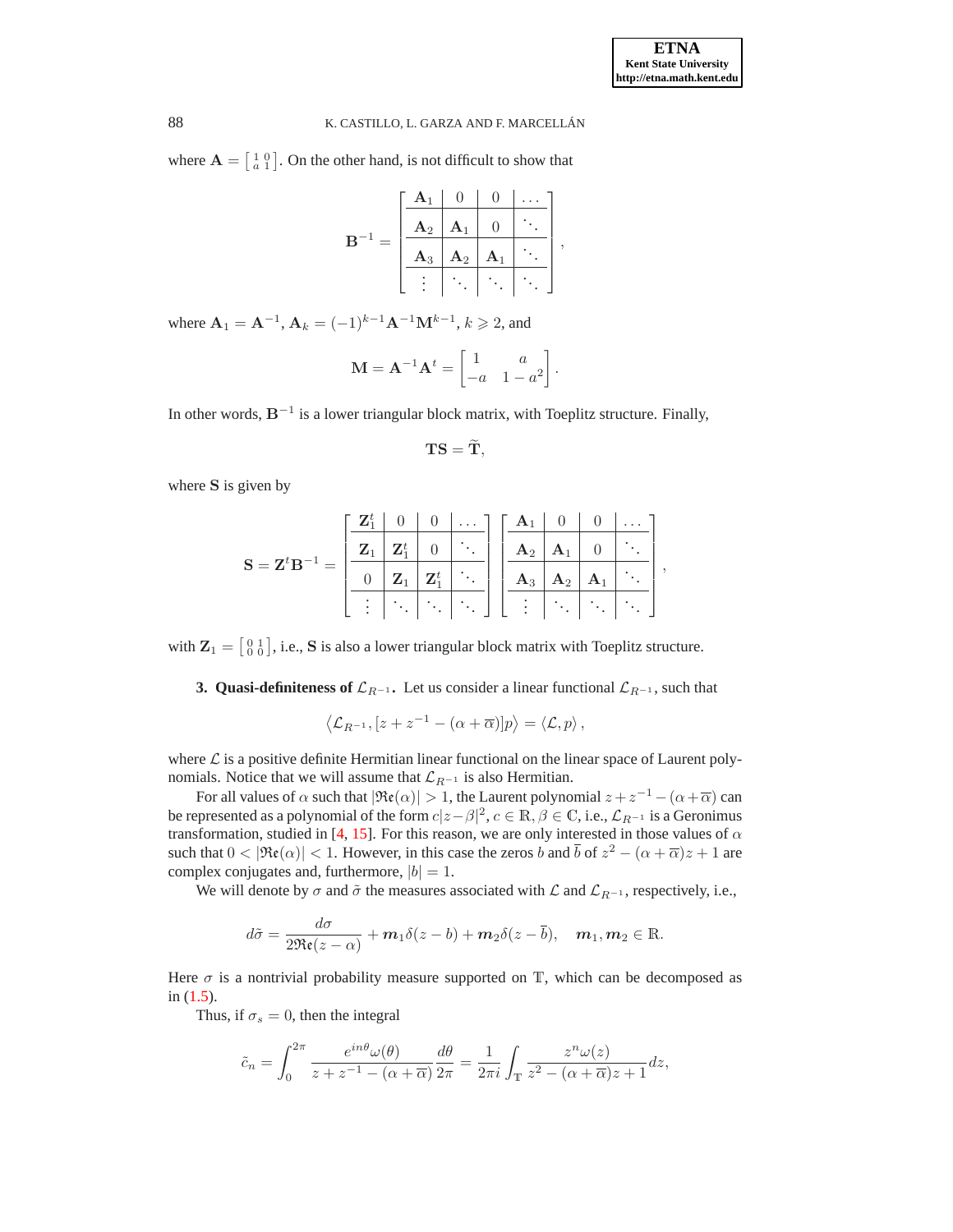has singularities in  $z = b$  and  $z = \overline{b}$ . These singularities can be removed if we consider

<span id="page-6-2"></span>(3.1)  
\n
$$
\tilde{c}_n = \frac{1}{2\pi i} \int_{\mathbb{T}} \frac{z^n \omega(\theta)}{z^2 - (\alpha + \overline{\alpha})z + 1} dz \qquad (z = e^{i\theta})
$$
\n
$$
= \frac{1}{2\pi i (b - \overline{b})} \left( \int_{\mathbb{T}} \frac{z^n \omega(z)}{z - b} dz - \int_{\mathbb{T}} \frac{z^n \omega(z)}{z - \overline{b}} dz \right)
$$
\n
$$
= \frac{1}{2\pi i (b - \overline{b})} \left( \int_{\mathbb{T}} \frac{z^n [\omega(z) - \omega(b)]}{z - b} dz - \int_{\mathbb{T}} \frac{z^n [\omega(z) - \omega(\overline{b})]}{z - \overline{b}} dz \right)
$$
\n
$$
+ \frac{1}{2} b^n \omega(b) - \frac{1}{2} \overline{b}^n \omega(\overline{b}) \right),
$$

assuming that  $\omega(z)$  satisfies a Lipschitz condition of order  $\tau$  ( $0 < \tau \leq 1$ ) on T; see [\[20](#page-15-2)]. Notice that this is also valid if  $\sigma_s \neq 0$ , as long as  $\sigma_s$  has a finite number of mass points different from b and  $\overline{b}$ .

Now, assume that  $\mathcal{L}_{R^{-1}}$  is quasi-definite and let  $\{\Psi_n\}_{n\geq 0}$  be the its corresponding sequence of monic orthogonal polynomials. Next, we will state the relation between  ${\Psi_n}_{n\geqslant 0}$ and  $\{\Phi_n\}_{n\geqslant 0}$ .

PROPOSITION 3.1. Let  $\mathcal L$  *be a positive definite linear functional. If*  $\mathcal L_{R^{-1}}$  *given as in* [\(1.7\)](#page-2-0)*, is a quasi-definite linear functional, then*  $\Psi_n(z)$ *, the nth monic polynomial orthogonal with respect to*  $\mathcal{L}_{R^{-1}}$ *, is* 

<span id="page-6-0"></span>(3.2) 
$$
\Psi_n(z) = \left(z + \frac{\tilde{k}_n}{k_{n-1}}\right) \Phi_{n-1}(z) + \left(\Phi_n(0) - \frac{\tilde{k}_n}{k_{n-1}} \Psi_{n+1}(0)\right) \Phi_{n-1}^*(z).
$$

*Conversely, if*  ${\Psi_n}_{n\geqslant 0}$  *is given by* [\(3.2\)](#page-6-0) *and assuming that*  $|\Psi_n(0)| \neq 1$ ,  $n \geqslant 1$ , *then*  ${\{\Psi_n\}}_{n\geqslant0}$  is the sequence of monic polynomials orthogonal with respect to  $\mathcal{L}_{R^{-1}}$ . *Proof*. Let

<span id="page-6-1"></span>(3.3) 
$$
\Psi_n(z) = \Phi_n(z) + \sum_{m=0}^{n-1} \lambda_{n,m} \Phi_m(z).
$$

Multiplying the above expression by  $\overline{\Phi_m(z)}$  and applying  $\mathcal L$ , for  $0 \leq m \leq n - 1$ , we get

$$
\langle \mathcal{L}, \Psi_n(z) \overline{\Phi_m(z)} \rangle = \lambda_{n,m} k_m,
$$

or equivalently,

$$
\left\langle \mathcal{L}_{R^{-1}}, [z+z^{-1}-(\alpha+\overline{\alpha})]\Psi_n(z)\overline{\Phi_m(z)} \right\rangle = \lambda_{n,m}k_m.
$$

Thus

$$
\lambda_{n,m} = \frac{1}{k_m} \left\langle \mathcal{L}_{R^{-1}}, [z + z^{-1} - (\alpha + \overline{\alpha})] \Psi_n(z) \overline{\Phi_m(z)} \right\rangle, \quad 0 \leq m \leq n - 1.
$$

If  $m = n - 1$ , then

$$
\lambda_{n,n-1} = \frac{1}{k_{n-1}} \left[ \left\langle \mathcal{L}_{R^{-1}}, z\Psi_n(z) \overline{\Phi_{n-1}(z)} \right\rangle + \left\langle \mathcal{L}_{R^{-1}}, z^{-1} \Psi_n(z) \overline{\Phi_{n-1}(z)} \right\rangle \right]
$$
  
= 
$$
\frac{1}{k_{n-1}} \left[ \left\langle \mathcal{L}_{R^{-1}}, [\Psi_{n+1}(z) - \Psi_{n+1}(0) \Psi_n^*(z)] \overline{\Phi_{n-1}(z)} \right\rangle + \tilde{k}_n \right]
$$
  
= 
$$
\frac{\tilde{k}_n}{k_{n-1}} (1 - \Psi_{n+1}(0) \overline{\Phi_{n-1}(0)}).
$$

**ETNA Kent State University http://etna.math.kent.edu**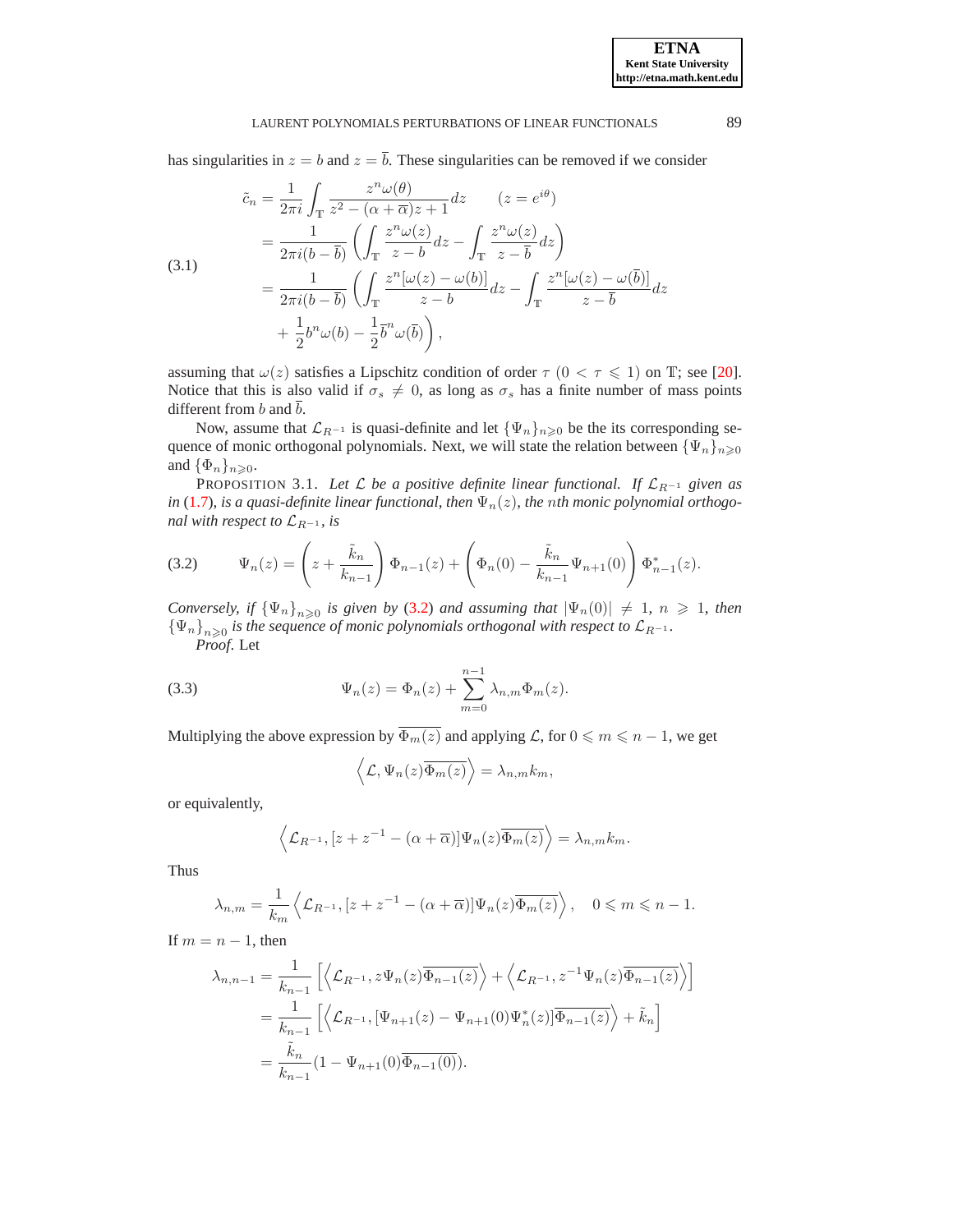On the other hand, for  $0 \le m \le n - 2$ ,

$$
\lambda_{n,m} = \frac{1}{k_m} \left\langle \mathcal{L}_{R^{-1}}, z\Psi_n(z)\overline{\Phi_m(z)} \right\rangle
$$
  
= 
$$
\frac{1}{k_m} \left\langle \mathcal{L}_{R^{-1}}, [\Psi_{n+1}(z) - \Psi_{n+1}(0)\Psi_n^*(z)]\overline{\Phi_m(z)} \right\rangle
$$
  
= 
$$
-\frac{\tilde{k}_n}{k_m} \Psi_{n+1}(0)\overline{\Phi_m(0)}.
$$

Substituting these values into [\(3.3\)](#page-6-1), we obtain

<span id="page-7-0"></span>(3.4)  
\n
$$
\Psi_n(z) = \Phi_n(z) + \frac{\tilde{k}_n}{k_{n-1}} \Phi_{n-1}(z) - \tilde{k}_n \Psi_{n+1}(0) \sum_{m=0}^{n-1} \frac{\overline{\Phi_m(0)} \Phi_m(z)}{k_m}
$$
\n
$$
= \Phi_n(z) + \frac{\tilde{k}_n}{k_{n-1}} \Phi_{n-1}(z) - \tilde{k}_n \Psi_{n+1}(0) K_{n-1}(z, 0)
$$
\n
$$
= \Phi_n(z) + \frac{\tilde{k}_n}{k_{n-1}} \Phi_{n-1}(z) - \frac{\tilde{k}_n}{k_{n-1}} \Psi_{n+1}(0) \Phi_{n-1}^*(z).
$$

Using the recurrence relation, we get

<span id="page-7-1"></span>(3.5)  
\n
$$
\Psi_n(z) = z\Phi_{n-1}(z) + \Phi_n(0)\Phi_{n-1}^*(z) + \frac{\tilde{k}_n}{k_{n-1}}\Phi_{n-1}(z) - \frac{\tilde{k}_n}{k_{n-1}}\Psi_{n+1}(0)\Phi_{n-1}^*(z)
$$
\n
$$
= \left(z + \frac{\tilde{k}_n}{k_{n-1}}\right)\Phi_{n-1}(z) + \left(\Phi_n(0) - \frac{\tilde{k}_n}{k_{n-1}}\Psi_{n+1}(0)\right)\Phi_{n-1}^*(z),
$$

which proves the first statement of the proposition.

Notice that evaluating [\(3.4\)](#page-7-0) at  $z = 0$ , we get

<span id="page-7-2"></span>(3.6) 
$$
\Psi_n(0) = \frac{\tilde{k}_n}{k_{n-1}} \Phi_{n-1}(0) + \Phi_n(0) - \frac{\tilde{k}_n}{k_{n-1}} \Psi_{n+1}(0),
$$

and thus [\(3.5\)](#page-7-1) becomes

$$
\Psi_n(z) = \left(z + \frac{\tilde{k}_n}{k_{n-1}}\right) \Phi_{n-1}(z) + \left(\Psi_n(0) - \frac{\tilde{k}_n}{k_{n-1}} \Phi_{n-1}(0)\right) \Phi_{n-1}^*(z).
$$

On the other hand, if we denote  $\nu_n = \tilde{k}_{n+1}/k_n$  and  $l_n = \Psi_{n+1}(0) - \nu_n \Phi_n(0)$ , considering the reversed polynomial of  $\Psi_{n+1}(z)$ , then we obtain the following linear transfer equation

$$
\begin{bmatrix} \Psi_{n+1}(z) \\ \Psi_{n+1}^*(z) \end{bmatrix} = \begin{bmatrix} z + \nu_n & l_n \\ \overline{l_n} z & \nu_n z + 1 \end{bmatrix} \begin{bmatrix} \Phi_n(z) \\ \Phi_n^*(z) \end{bmatrix}.
$$

Notice that the determinant of the above transfer matrix is

$$
(z + \nu_n)(\nu_n z + 1) - |l_n|^2 z = \nu_n z^2 + (\nu_n^2 + 1 - |l_n|^2)z + \nu_n
$$
  
=  $\nu_n (z^2 + 1) + [\nu_n^2 (1 - |\Phi_n(0)|^2) + 1 - |\Psi_{n+1}(0)|^2]z$   
+  $\nu_n [\Psi_{n+1}(0) \overline{\Phi_n(0)} + \overline{\Psi_{n+1}(0)} \Phi_n(0)]z$   
=  $\nu_n (z^2 - (\alpha + \overline{\alpha})z + 1),$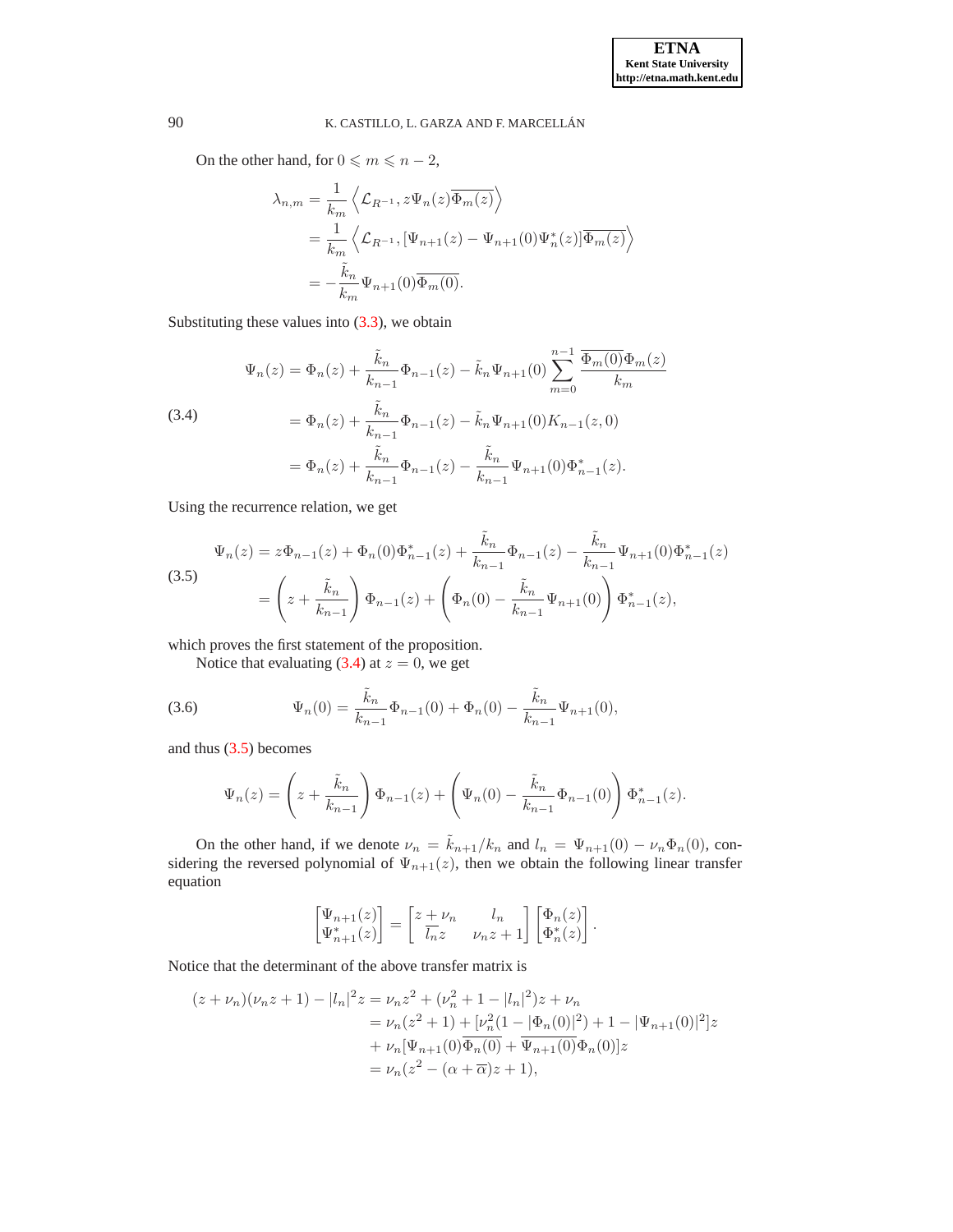where the last equality will become clear looking at  $(3.7)$  in the following Proposition. Furthermore, we get

$$
\begin{aligned} \Phi_n(z)&=\frac{(\nu_n z+1)\Psi_{n+1}(z)-l_n\Psi_{n+1}^*(z)}{\nu_n[z^2-(\alpha+\overline{\alpha})z+1]},\\ \Phi_n^*(z)&=\frac{(z+\nu_n)\Psi_{n+1}^*(z)-\overline{l}_n z \Psi_{n+1}(z)}{\nu_n[z^2-(\alpha+\overline{\alpha})z+1]}, \end{aligned}
$$

and thus we obtain the following alternative expression that relates both sequences of polynomials

$$
[z2 - (\alpha + \overline{\alpha})z + 1]\Phi_n(z) = \Psi_{n+2}(z) + \nu_n^{-1}[\Psi_{n+1}(z) - \Phi_{n+1}(0)\Psi_{n+1}^*(z)].
$$

Now we prove that the sequence of monic polynomials  $\{\Psi_n\}_{n\geq 0}$ , given in [\(3.2\)](#page-6-0), is orthogonal with respect to  $\mathcal{L}_{R^{-1}}$ . Notice that  $\Psi_{n+1}(z) - \Psi_{n+1}(0)\Psi_n^*(z)$  is a polynomial of degree  $n + 1$  that vanishes at  $z = 0$  and, thus,  $\Psi_{n+1}(z) - \Psi_{n+1}(0)\Psi_n^*(z) = zp(z)$ , where  $p(z)$  is a polynomial of degree *n*. Then,

$$
zp(z) = (z + \nu_n)\Phi_n(z) + l_n\Phi_n^*(z) - \Psi_{n+1}(0)[\overline{l_{n-1}}z\Phi_{n-1}(z) + (\nu_{n-1}z + 1)\Phi_{n-1}^*(z)]
$$
  
\n
$$
= (z + \nu_n)[z\Phi_{n-1}(z) + \Phi_n(0)\Phi_{n-1}^*(z)] + l_n[\Phi_{n-1}^*(z) + \overline{\Phi_n(0)}z\Phi_{n-1}(z)]
$$
  
\n
$$
-\Psi_{n+1}(0)[\overline{l_{n-1}}z\Phi_{n-1}(z) + (\nu_{n-1}z + 1)\Phi_{n-1}^*(z)]
$$
  
\n
$$
= z\Phi_{n-1}(z)[z + \nu_n + l_n\overline{\Phi_n(0)} - \Psi_{n+1}(0)\overline{l_{n-1}}]
$$
  
\n
$$
+\Phi_{n-1}^*(z)[(z + \nu_n)\Phi_n(0) + l_n - \Psi_{n+1}(0)(\nu_{n-1}z + 1)]
$$
  
\n
$$
= z(z + \nu_{n-1})\Phi_{n-1}(z) + zl_{n-1}\Phi_{n-1}^*(z) = z\Psi_n(z),
$$

where the fourth equality follows from [\(1.3\)](#page-1-3) and [\(3.6\)](#page-7-2). That is,  $\{\Psi_n\}_{n\geqslant 0}$  satisfies a recurrence relation like [\(1.1\)](#page-0-0) and therefore it is an orthogonal sequence with respect to some linear functional  $\mathcal L$ . We will prove that  $\mathcal L = \mathcal L_{R^{-1}}$ . For  $0 \le k \le n - 1$ , consider

$$
\left\langle \tilde{\mathcal{L}}, [z+z^{-1} - (\alpha + \overline{\alpha})] \Phi_n(z) \overline{z}^k \right\rangle = \left\langle \tilde{\mathcal{L}}, [z^2 - (\alpha + \overline{\alpha})z + 1] \Phi_n(z) \overline{z}^{k+1} \right\rangle
$$
  
=  $\left\langle \tilde{\mathcal{L}}, \Psi_{n+2}(z) \overline{z}^{k+1} \right\rangle + \nu_n^{-1} \left\langle \tilde{\mathcal{L}}, [\Psi_{n+1}(z) - \Phi_{n+1}(0) \Psi_{n+1}^*(z)] \overline{z}^{k+1} \right\rangle$   
= 0.

On the other hand, for  $k = n$  we get

$$
\left\langle \tilde{\mathcal{L}}, \Psi_{n+2}(z) + \nu_n^{-1} [\Psi_{n+1}(z) - \Phi_{n+1}(0) \Psi_{n+1}^*(z)] \overline{z}^{k+1} \right\rangle = \nu_n^{-1} \tilde{k}_{n+1} = k_n.
$$

Thus,  $\{\Phi_n\}_{n\geq 0}$  is the sequence of monic polynomials orthogonal with respect to  $[z + z^{-1} (\alpha + \overline{\alpha})\big|\tilde{\mathcal{L}}.$  But then  $[z + z^{-1} - (\alpha + \overline{\alpha})]\tilde{\mathcal{L}} = \mathcal{L}$  and, therefore,  $\tilde{\mathcal{L}} = \mathcal{L}_{R^{-1}}.$ О

<span id="page-8-0"></span>PROPOSITION 3.2. *Let* L *be a positive definite linear functional and* σ *its associated measure. If*  $\mathcal{L}_{R^{-1}}$  *is a quasi-definite linear functional, then* 

(*i*)  $[\mathfrak{Im}(\tilde{c}_1)]^2 \neq (1 - [\mathfrak{Re}(\alpha)]^2) \tilde{c}_0^2 - \mathfrak{Re}(\alpha) \tilde{c}_0 - \frac{1}{4},$ 

$$
(ii) \left(1 - |\Phi_n(0)|^2\right) \nu_n^2 + A_{n+1} \nu_n + 1 - |\Psi_{n+1}(0)|^2 = 0, \text{ for } n \ge 1,
$$

*where*  $A_n = \Psi_n(0)\Phi_{n-1}(0) + \Psi_n(0)\Phi_{n-1}(0) + \alpha + \overline{\alpha}$ .

*Proof.* From [\(2.2\)](#page-3-1), for  $k = 0$  and assuming that  $c_0 = 1$ , we have

$$
\Re(\tilde{c}_1) = \frac{1}{2} + \Re(\alpha)\tilde{c}_0.
$$

**ETNA Kent State University http://etna.math.kent.edu**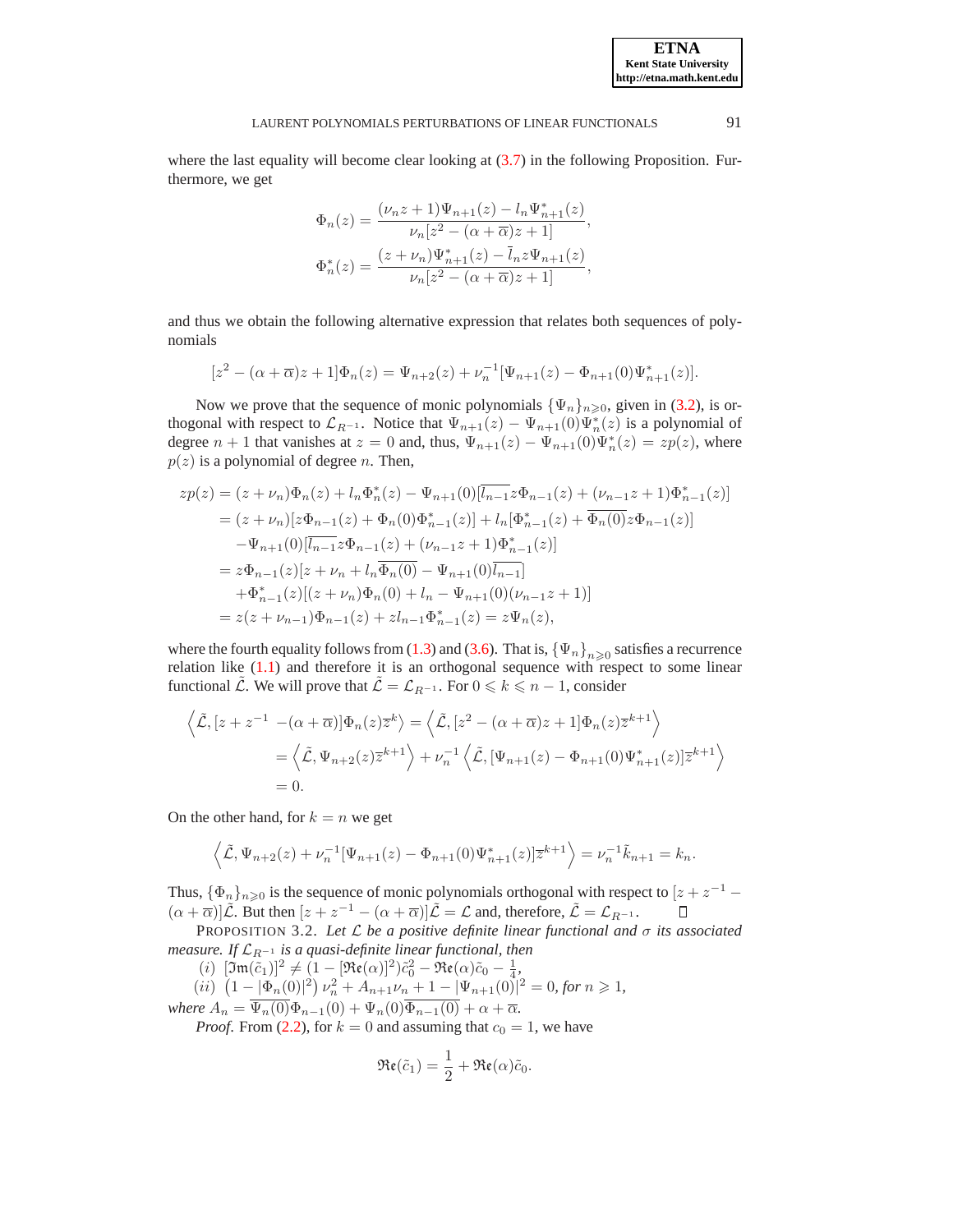In addition, in order for  $\mathcal{L}_{R^{-1}}$  to be a quasi-definite functional, we need

$$
\det \widetilde{\mathbf{T}}_2 = \begin{vmatrix} \widetilde{c}_0 & \widetilde{c}_1 \\ \widetilde{c}_{-1} & \widetilde{c}_0 \end{vmatrix} = \widetilde{c}_0^2 - [\mathfrak{Re}(\widetilde{c}_1)]^2 - [\mathfrak{Im}(\widetilde{c}_1)]^2 \neq 0,
$$

where  $\tilde{T}$  is the Toeplitz matrix associated with  $\mathcal{L}_{R^{-1}}$  and  $\tilde{T}_n$  is its corresponding  $n \times n$ leading principal submatrix. Therefore, for the choice of  $\alpha$ , we get

$$
[\mathfrak{Im}(\tilde{c}_1)]^2 \neq \tilde{c}_0^2 - \left[\frac{1}{2} + \mathfrak{Re}(\alpha)\tilde{c}_0\right]^2,
$$

which is (i). Thus,  $\tilde{c}_0$  and  $\mathfrak{Im}[\tilde{c}_1]$  are free parameters, while  $\mathfrak{Re}(\tilde{c}_1)$  is determined by  $\tilde{c}_0$  and the choice of  $\alpha$ .

Furthermore, we have

$$
k_n = \langle \Phi_n(z), \Phi_n(z) \rangle_{\mathcal{L}} = \langle \Psi_n(z), \Phi_n(z) \rangle_{\mathcal{L}} = \langle [z + z^{-1} - (\alpha + \overline{\alpha})] \Psi_n(z), \Phi_n(z) \rangle_{\mathcal{L}_{R^{-1}}}
$$
  
=  $\langle z \Psi_n(z), \Phi_n(z) \rangle_{\mathcal{L}_{R^{-1}}} + \langle \Psi_n(z), z \Phi_n(z) \rangle_{\mathcal{L}_{R^{-1}}} - (\alpha + \overline{\alpha}) \langle \Psi_n(z), \Phi_n(z) \rangle_{\mathcal{L}_{R^{-1}}}$   
=  $-[\Psi_{n+1}(0) \overline{\Phi_n(0)} + \alpha + \overline{\alpha}] \tilde{k}_n + \langle \Psi_n(z), z \Phi_n(z) \rangle_{\mathcal{L}_{R^{-1}}}$ .

On the other hand, from [\(3.4\)](#page-7-0),

$$
\langle \Psi_n(z), z\Phi_n(z) \rangle_{\mathcal{L}_{R^{-1}}} \n= \left\langle \Psi_n(z), z\Psi_n(z) - \frac{\tilde{k}_n}{k_{n-1}} z \Phi_{n-1}(z) + \frac{\tilde{k}_n}{k_{n-1}} \Psi_{n+1}(0) z \Phi_{n-1}^*(z) \right\rangle_{\mathcal{L}_{R^{-1}}} \n= -\overline{\Psi_{n+1}(0)} \Psi_n(0) \tilde{k}_n - \frac{\tilde{k}_n}{k_{n-1}} \tilde{k}_n + \frac{\tilde{k}_n}{k_{n-1}} \overline{\Psi_{n+1}(0)} \Phi_{n-1}(0) \tilde{k}_n,
$$

and from  $(3.6)$ ,

$$
\langle \Psi_n(z), z\Phi_n(z) \rangle_{\mathcal{L}_{R^{-1}}} = -\overline{\Psi_{n+1}(0)} \Psi_n(0)\tilde{k}_n - \frac{\tilde{k}_n}{k_{n-1}} \tilde{k}_n + \left( \Psi_n(0) - \Phi_n(0) + \frac{\tilde{k}_n}{k_{n-1}} \Psi_{n+1}(0) \right) \overline{\Psi_{n+1}(0)} \tilde{k}_n = -\overline{\Psi_{n+1}(0)} \Phi_n(0)\tilde{k}_n - \frac{\tilde{k}_n}{k_{n-1}} \tilde{k}_n + \frac{\tilde{k}_n}{k_{n-1}} |\Psi_{n+1}(0)|^2 \tilde{k}_n.
$$

Thus, if  $A_{n+1} = \overline{\Psi_{n+1}(0)} \Phi_n(0) + \Psi_{n+1}(0) \overline{\Phi_n(0)} + \alpha + \overline{\alpha}$ , then

$$
k_n = -A_{n+1}\tilde{k}_n + (|\Psi_{n+1}(0)|^2 - 1) \frac{\tilde{k}_n}{k_{n-1}} \tilde{k}_n,
$$
  

$$
1 - |\Phi_n(0)|^2 = -A_{n+1} \frac{\tilde{k}_n}{k_{n-1}} + \left| \frac{\tilde{k}_n}{k_{n-1}} \Psi_{n+1}(0) \right|^2 - \left( \frac{\tilde{k}_n}{k_{n-1}} \right)^2.
$$

Since, from [\(3.6\)](#page-7-2),  $\frac{\tilde{k}_n}{k_{n-1}}\Psi_{n+1}(0) = \frac{\tilde{k}_n}{k_{n-1}}\Phi_{n-1}(0) + \Phi_n(0) - \Psi_n(0)$ , we obtain

$$
1 - |\Psi_n(0)|^2 = -A_n \frac{\tilde{k}_n}{k_{n-1}} - (1 - |\Phi_{n-1}(0)|^2) \left(\frac{\tilde{k}_n}{k_{n-1}}\right)^2.
$$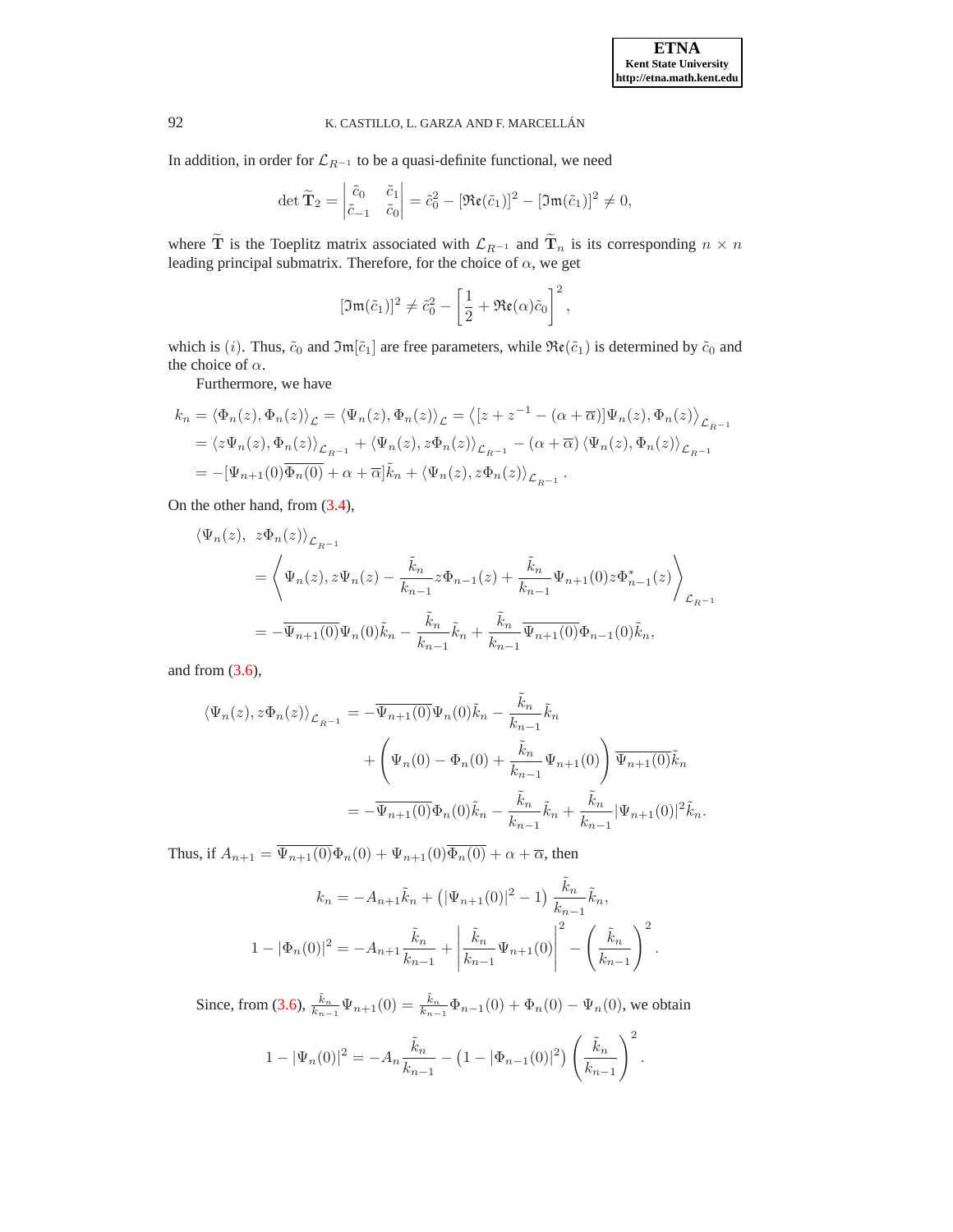,

Therefore,

<span id="page-10-1"></span>(3.7) 
$$
(1 - |\Phi_{n-1}(0)|^2) \left(\frac{\tilde{k}_n}{k_{n-1}}\right)^2 + A_n \frac{\tilde{k}_n}{k_{n-1}} + 1 - |\Psi_n(0)|^2 = 0,
$$

which is  $(ii)$ .

Now, from [\(3.6\)](#page-7-2),

П

$$
\Psi_{n+1}(0) = \Phi_{n-1}(0) + [\Phi_n(0) - \Psi_n(0)] \frac{k_{n-1}}{\tilde{k}_n}
$$
  
= 
$$
\frac{[\Phi_n(0) - \Psi_n(0)] \prod_{k=1}^{n-1} (1 - |\Phi_k(0)|^2)}{\prod_{k=1}^n (1 - |\Psi_k(0)|^2) \tilde{c}_0} + \Phi_{n-1}(0), \quad n \ge 1.
$$

Thus, we can build an algorithm to compute recursively the sequence  ${\Psi_{n+1}(0)}_{n\geq 1}$ , starting from  $\Psi_1(0) = -\frac{\tilde{c}_1}{\tilde{c}_0}$ ; see Algorithm [3.3.](#page-10-2)

# <span id="page-10-2"></span>ALGORITHM 3.3. INPUT:  $\alpha$ ,  $\tilde{c}_0$ ,  $\{\Phi_n(0)\}_{n\geq 1}$ 1: Compute  $\Re(\tilde{c}_1) = \frac{1}{2} + \Re(\alpha)\tilde{c}_0$ 2: **if**  $(i)$  in Proposition  $\overline{3}$ . 2 holds **then** 3:  $\Psi_1(0) = -\frac{\tilde{c}_1}{\tilde{c}_1}$  $\tilde{c}_0$ 4: **end if** 5: **for**  $n = 1, 2, ...$  **do** 6:  $\Psi_{n+1}(0) = \frac{[\Phi_n(0) - \Psi_n(0)] \prod_{k=1}^{n-1} (1 - |\Phi_k(0)|^2)}{\prod_{k=1}^{n} (1 - |\Psi_k(0)|^2)}$  $\frac{\Gamma_{n}^{n}(0)+\Gamma_{k=1}(\pm 1-\mp k(0))}{\prod_{k=1}^{n}(1-|\Psi_{k}(0)|^{2})\tilde{c}_{0}}+\Phi_{n-1}(0)$ 7: **if**  $|\Psi_{n+1}(0)| = 1$  **then** 8: break 9: **end if** 10: **end for**

### **4. Examples.**

<span id="page-10-0"></span>**4.1.** A Christoffel case. Let  $d\sigma = |z - 1|^2 \frac{d\theta}{2\pi}$ . Is well known (see [\[16\]](#page-14-3)) that the family of Verblunsky parameters associated with  $\sigma$  is

$$
\Phi_n(0) = \frac{1}{n+1}, \quad n \geqslant 1.
$$

Now, let us consider the perturbation

$$
d\tilde{\sigma} = \frac{|z - 1|^2}{z + z^{-1} - (\alpha + \overline{\alpha})} \frac{d\theta}{2\pi}, \quad |z| = 1,
$$

where  $\Re(\alpha) = 0.6$ . Notice that  $b = 0.6 + 0.8i$ . Then, according to [\(3.1\)](#page-6-2),

$$
\tilde{c}_0 = \frac{1}{1.6i} \left[ \int_0^{2\pi} \frac{|e^{i\theta} - 1|^2 - 0.8}{1 - (0.6 + 0.8i)e^{-i\theta}} \frac{d\theta}{2\pi} - \int_0^{2\pi} \frac{|e^{i\theta} - 1|^2 - 0.8}{1 - (0.6 - 0.8i)e^{-i\theta}} \frac{d\theta}{2\pi} \right]
$$
  
=  $\frac{1}{1.6i} (0.6 - 0.8i - (0.6 + 0.8i)) = -1,$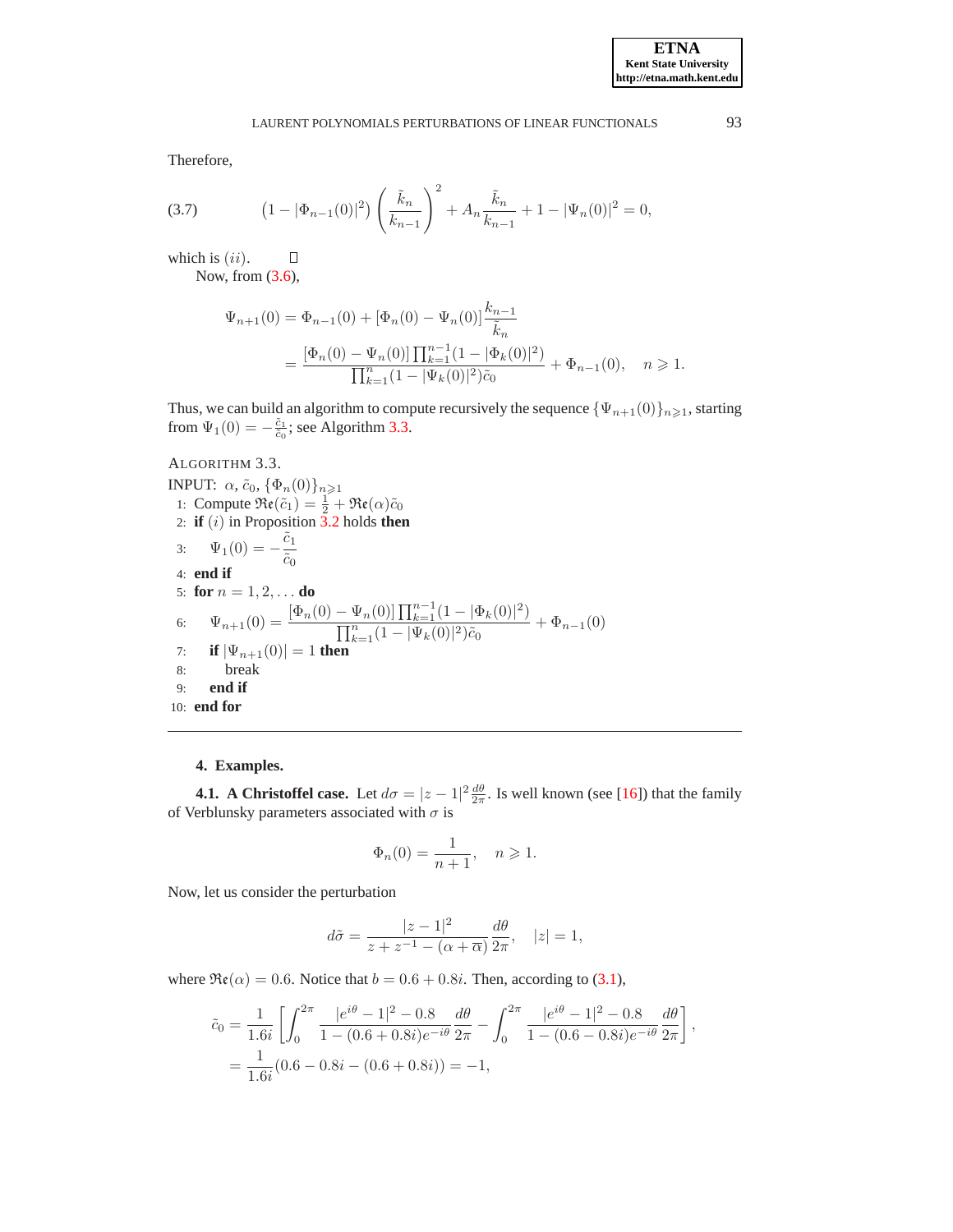

FIGURE 4.1. *Verblunsky parameters for the Christoffel case.*

<span id="page-11-0"></span>

<span id="page-11-1"></span>FIGURE 4.2. *Verblunsky parameters for the Christoffel case with*  $n = 2000$ *.* 

and

$$
\tilde{c}_1 = \frac{1}{1.6i} \left[ \int_0^{2\pi} \frac{(|e^{i\theta} - 1|^2 - 0.8)e^{i\theta}}{1 - (0.6 + 0.8i)e^{-i\theta}} \frac{d\theta}{2\pi} - \int_0^{2\pi} \frac{(|e^{i\theta} - 1|^2 - 0.8)e^{i\theta}}{1 - (0.6 - 0.8i)e^{-i\theta}} \frac{d\theta}{2\pi} + \frac{1}{2}(0.6 + 0.8i)(0.8) - \frac{1}{2}(0.6 - 0.8i)(0.8) \right] = 0.4.
$$

Observe that  $(i)$  in Proposition [3.2](#page-8-0) holds. Applying the algorithm, the first 500 Verblunsky parameters are shown in Figure [4.1.](#page-11-0)

Notice that all of the new Verblunsky parameters are real. They are distributed on both sides of the origin, in nearly symmetric intervals. If we repeat the computation for  $n = 2000$ , then the values accumulate over such intervals. This is shown in Figure [4.2.](#page-11-1)

**4.2. The case of constant Verblunsky parameters.** We consider linear functionals such that the corresponding measures are supported on an arc of the unit circle which doesn't contain  $b_1$  and  $b_2$ . Such a situation appears (see [\[7](#page-14-0), [16\]](#page-14-3)) when  $\Phi_n(0) = a, n \ge 1$ , with  $0 < |a| < 1$ . Here the measure  $\sigma$  associated with  $\{\Phi_n(0)\}_{n \geq 1}$  is supported on the arc

$$
\Delta_{\nu} = \{ e^{i\theta} : \nu \leq \theta \leq 2\pi - \nu \},\
$$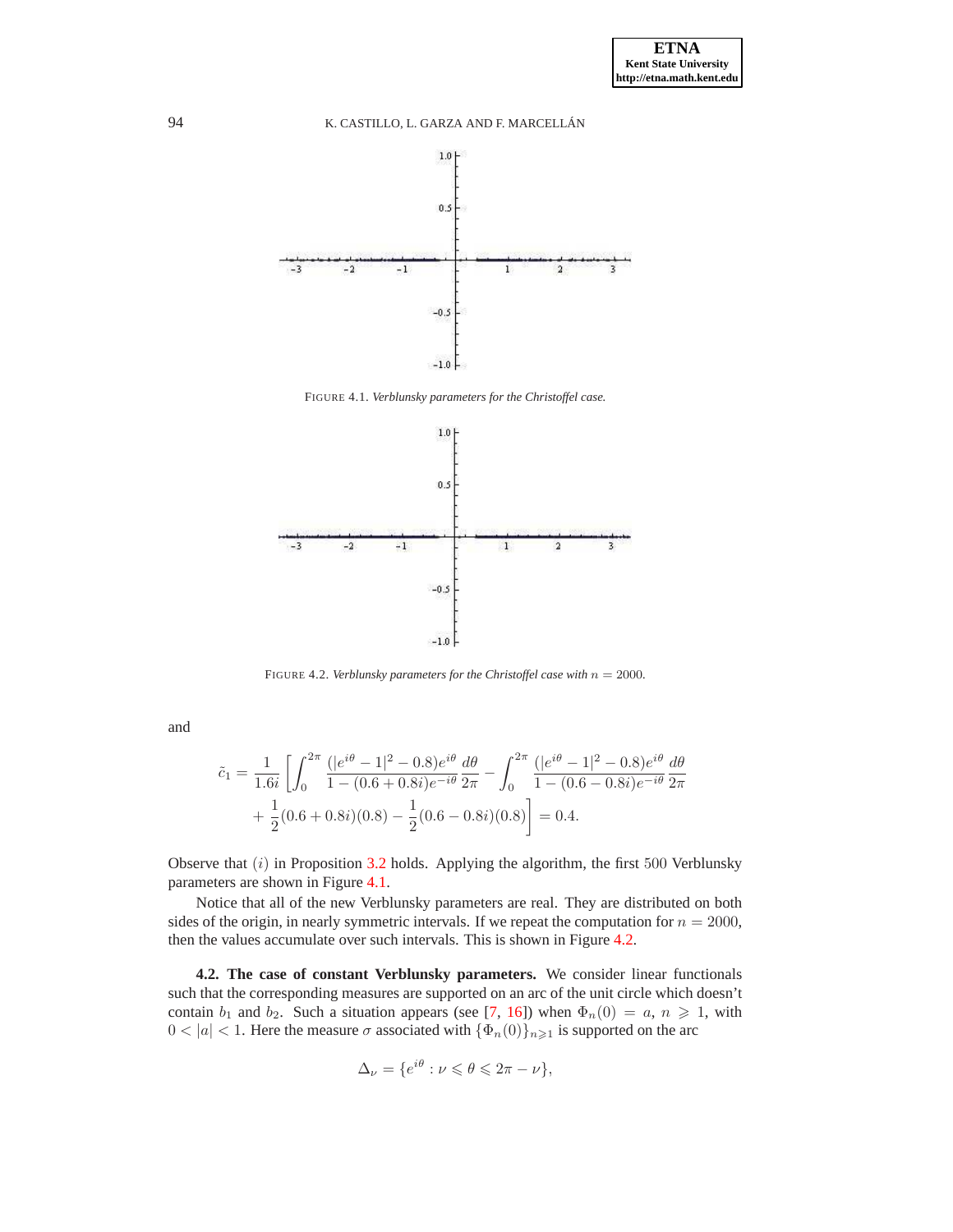### LAURENT POLYNOMIALS PERTURBATIONS OF LINEAR FUNCTIONALS 95

with  $\cos(\nu/2) := \sqrt{1 - |a|^2}$ , but it can have a mass point located on T. The orthogonality measure  $\sigma$  is given by

<span id="page-12-0"></span>(4.1) 
$$
d\sigma = \frac{\sqrt{\sin(\frac{\theta+\nu}{2})\sin(\frac{\theta-\nu}{2})}}{2\pi\sin(\frac{\theta-\tau}{2})}d\theta + \mathbf{m}_{\tau}\delta(z - e^{i\tau}),
$$

where  $e^{i\tau} = \frac{1-a}{1-\overline{a}}$  and

$$
\mathbf{m}_{\tau} = \begin{cases} \frac{2|a|^2 - a - \overline{a}}{|1 - a|}, & \text{if } |1 - 2a| > 1, \\ 0, & \text{if } |1 - 2a| \leq 1. \end{cases}
$$

Moreover, the orthonormal polynomials associated with  $\sigma$  are given by

$$
\varphi_n(z) = \frac{1}{(1-|a|^2)^{n/2}} \left( (z+a) \frac{z_1^n - z_2^n}{z_1 - z_2} - z(1-|a|^2) \frac{z_1^{n-1} - z_2^{n-1}}{z_1 - z_2} \right), \quad n \in \mathbb{N},
$$

with

$$
z_1 = \frac{z + 1 + \sqrt{(z - e^{i\nu})(z - e^{-i\nu})}}{2},
$$
  

$$
z_2 = \frac{z + 1 - \sqrt{(z - e^{i\nu})(z - e^{-i\nu})}}{2}.
$$

Consider a perturbation of [\(4.1\)](#page-12-0) given by

$$
d\tilde{\sigma} = \frac{d\sigma}{z + z^{-1} - (\alpha + \overline{\alpha})},
$$

with  $\Re(\alpha) = 0.8$  and  $a = 0.5i$ . Notice that in this case,  $b = 0.8 + 0.6i$  and thus  $b \notin \Delta_{\nu}$ . Then,

$$
\tilde{c}_0 = \int_{\frac{\pi}{3}}^{\frac{5\pi}{3}} \frac{\sqrt{\sin(\frac{1}{2}\theta + \frac{1}{6}\pi)\sin(\frac{1}{2}\theta - \frac{1}{6}\pi)}}{2(\cos\theta - 0.8)\pi\sin(\frac{\theta}{2})} d\theta = -0.45876,
$$
  

$$
\tilde{c}_1 = \int_{\frac{\pi}{3}}^{\frac{5\pi}{3}} \frac{(\cos\theta + i\sin\theta)\sqrt{\sin(\frac{1}{2}\theta + \frac{1}{6}\pi)\sin(\frac{1}{2}\theta - \frac{1}{6}\pi)}}{2(\cos\theta - 0.8)\pi\sin(\frac{\theta}{2})} d\theta = 0.13299,
$$

and  $(i)$  holds. In such a situation, the algorithm becomes

$$
\Psi_{n+1}(0) = \frac{[a - \Psi_n(0)](1 - |a|^2)^{n-1}}{\prod_{k=1}^n (1 - |\Psi_k(0)|^2)\tilde{c}_0} + a, \quad n \geq 1,
$$

and the first 500 Verblunsky parameters are shown in Figure [4.3.](#page-13-0) As shown in this figure, the Verblunsky parameters associated with the modified measure have the same argument with respect to a certain point (the value of  $a$ ). That is, they are located on a straight line, on both sides of  $a$ . When  $n$  increases, the density of the points on the line increases, as shown by Figure [4.4.](#page-13-1)

**ETNA Kent State University http://etna.math.kent.edu**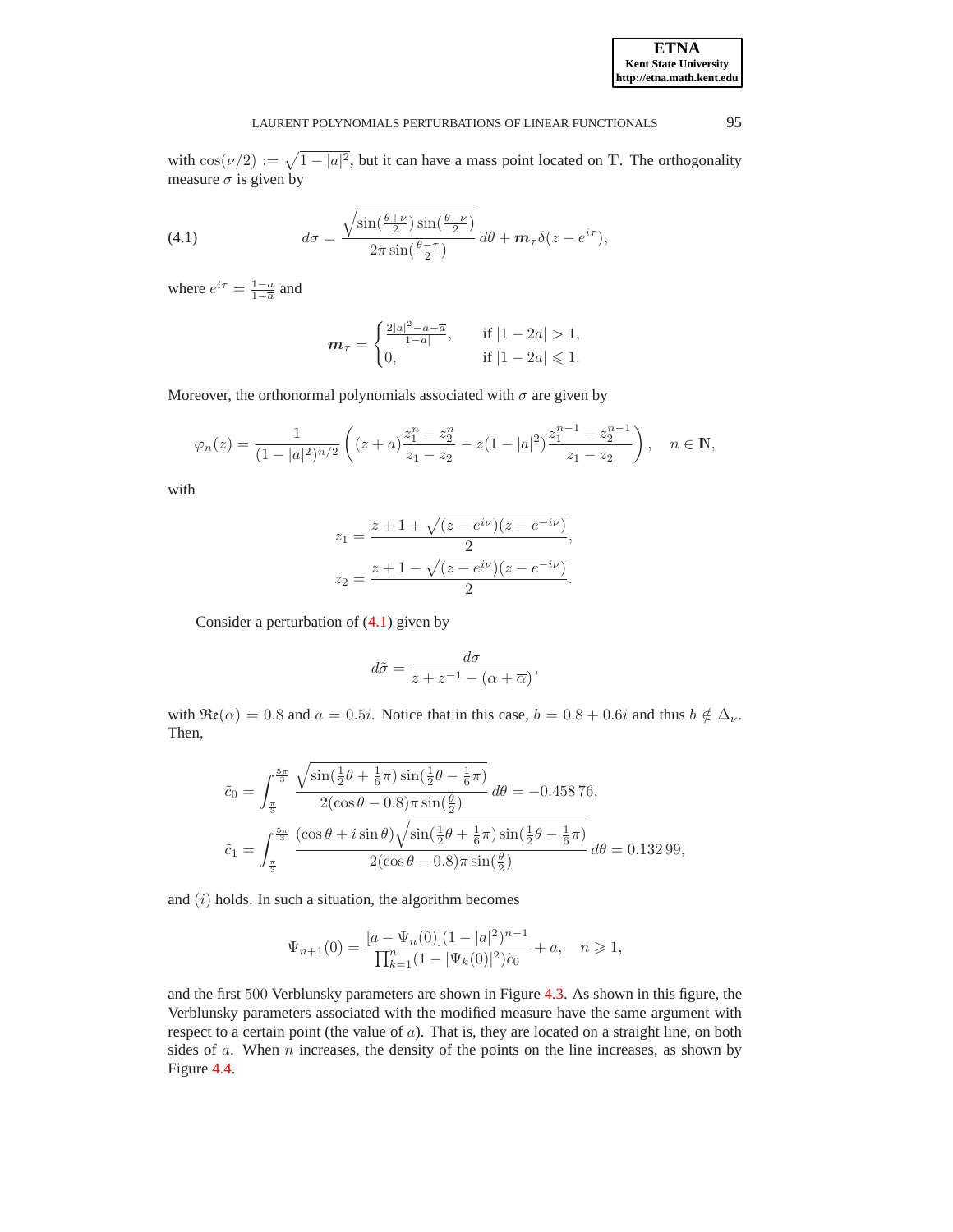

FIGURE 4.3. *Verblunsky parameters for the constant case.*

<span id="page-13-0"></span>

<span id="page-13-1"></span>FIGURE 4.4. *Verblunsky parameters for the constant case with*  $n = 2000$ *.* 

### **4.3. A Bernstein-Szegő case.** Consider the Bernstein-Szegő measure

$$
d\sigma = \frac{1 - |\beta|}{|e^{i\theta} - \beta|^2} \frac{d\theta}{2\pi}, \quad 0 < |\beta| < 1.
$$

It is well known [\[16\]](#page-14-3) that in this case the Verblunsky parameters are given by  $\Phi_1(0) = -\beta$ and  $\Phi_n(0) = 0, n \ge 2$ . Consider the measure  $d\tilde{\sigma}$  defined by

$$
d\tilde{\sigma} = \frac{1}{[z + z^{-1} - (\alpha + \overline{\alpha})]|e^{i\theta} - \beta|^2} \frac{d\theta}{2\pi}.
$$

Setting  $\Re(\alpha) = 0.8$ ,  $\beta = 0.5$ , and computing the first moments using [\(3.1\)](#page-6-2), we get  $\tilde{c}_0 = -0.9308$  and  $\tilde{c}_1 = -0.2395$ . The results produced by the algorithm for the first 2000 Verblunsky parameters are shown in Figure [4.5.](#page-14-19) Notice that the behavior of the Verblunsky parameters is similar to the previous example.

**Acknowledgements.** We thank the anonymous referees for their valuable comments and suggestions which have improved the presentation of the paper. The work of the second author was supported by a grant from the Universidad Autónoma de Tamaulipas. The work of the third author was supported by the Dirección General de Investigación, Ministerio de Educación y Ciencia of Spain, grant MTM2006-13000-C03-02. The second and the third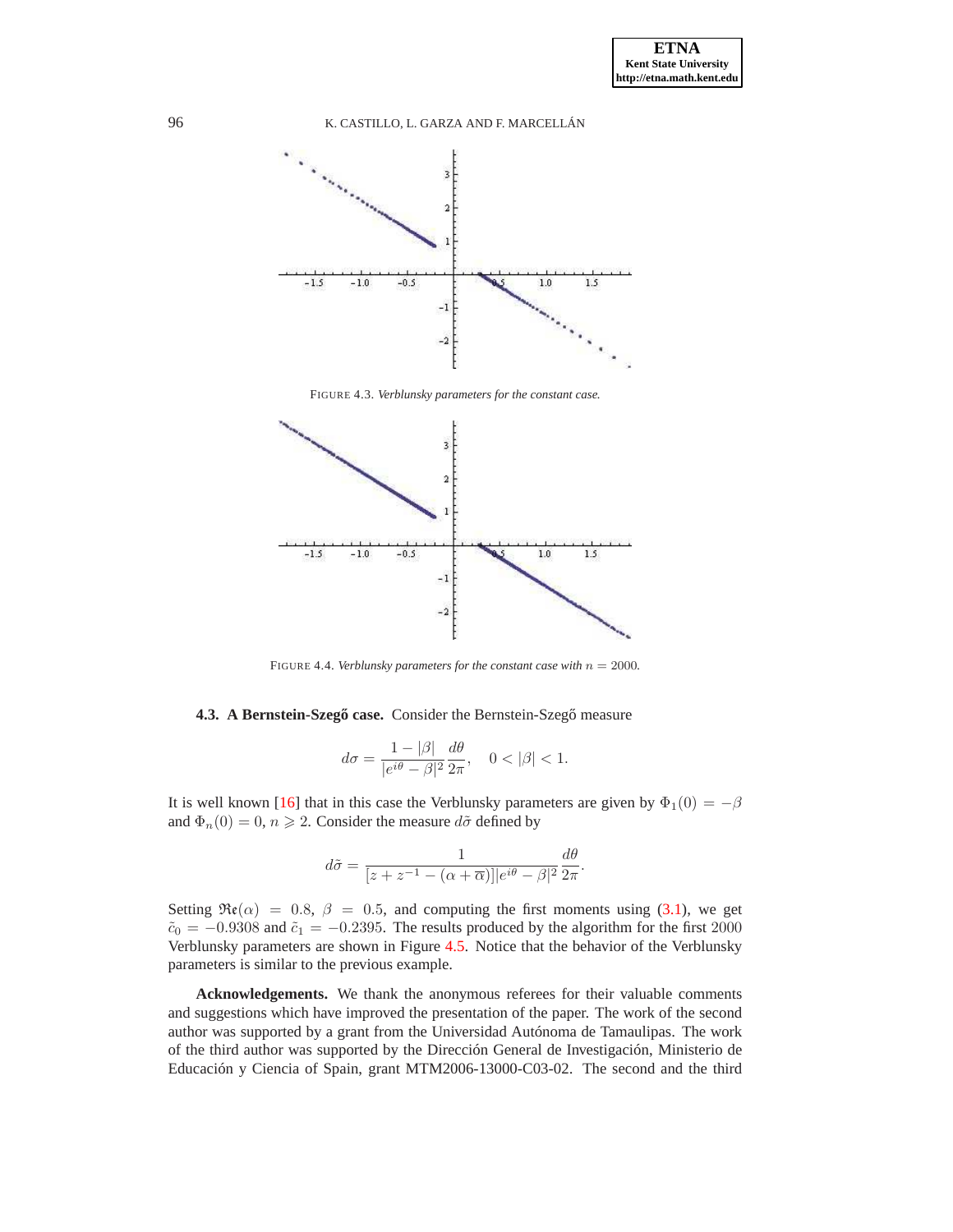### LAURENT POLYNOMIALS PERTURBATIONS OF LINEAR FUNCTIONALS 97



<span id="page-14-19"></span>FIGURE 4.5. *Verblunsky parameters for the Bernstein-Szegő case*.

authors were supported by the project CCG07-UC3M/ESP-3339 with the financial support of the Comunidad de Madrid-Universidad Carlos III de Madrid.

#### **REFERENCES**

- <span id="page-14-11"></span>[1] M. I. BUENO AND F. MARCELLÁN, *Darboux transformations and perturbation of linear functionals*, Linear Algebra Appl., 384 (2004), pp. 215–242.
- <span id="page-14-15"></span>[2] M. J. CANTERO, *Polinomios ortogonales sobre la circunferencia unidad. Modificaciones de los parámetros de Schur*, Ph.D. thesis, Departamento de Matemáticas, Universidad de Zaragoza, 1997.
- <span id="page-14-6"></span>[3] L. DARUIS, J. HERNÁNDEZ, AND F. MARCELLÁN, *Spectral transformations for Hermitian Toeplitz matrices*, J. Comput. Appl. Math., 202 (2007), pp. 155–176.
- <span id="page-14-17"></span>[4] L. GARZA, J. HERNÁNDEZ, AND F. MARCELLÁN, *Orthogonal polynomials and measures on the unit circle. The Geronimus transformations*, J. Comput. Appl. Math., 233 (2010), pp. 1220–1231.
- <span id="page-14-13"></span>[5] L. GARZA AND F. MARCELLÁN, *Linear spectral transformations and Laurent polynomials*, Mediterr. J. Math., 6 (2009), pp. 273–289.
- <span id="page-14-14"></span>[6] , *Verblunsky parameters and linear spectral transformations*, Methods Appl. Anal, 16 (2009), pp. 69– 86.
- <span id="page-14-0"></span>[7] Y. L. GERONIMUS, *Polynomials orthogonal on a circle and their applications*, Amer. Math. Soc. Transl., 1 (1962), pp. 1–78.
- <span id="page-14-7"></span>[8] E. GODOY AND F. MARCELLÁN, *An analogue of the Christoffel formula for polynomial modification of a measure on the unit circle*, Boll. Un. Mat. Ital., 5-A (1991), pp. 1–12.
- [9] , *Orthogonal polynomials and rational modifications of measures*, Canad. J. Math., 45 (1993), pp. 930– 943.
- <span id="page-14-8"></span><span id="page-14-2"></span>[10] U. GRENANDER AND G. SZEGO˝ , *Toeplitz Forms and their Applications*, second ed., Chelsea, New York, 1984.
- <span id="page-14-1"></span>[11] W. B. JONES, O. NJÅSTAD, AND W. J. THRON, *Moment theory, orthogonal polynomials, quadrature, and continued fractions associated with the unit circle*, Bull. London Math. Soc., 21 (1989), pp. 113–152.
- <span id="page-14-9"></span>[12] X. LI AND F. MARCELLÁN, *Representation of orthogonal polynomials for modified measures*, Comm. Anal. Theory Contin. Fract., 7 (1999), pp. 9–22.
- <span id="page-14-5"></span>[13] F. MARCELLÁN, *Polinomios ortogonales no estándar. Aplicaciones en Análisis Numérico y Teoría de Aproximación*, Rev. Acad. Colombiana Cienc. Exact. Fís. Natur., 30 (2006), pp. 563–579.
- <span id="page-14-10"></span>[14] F. MARCELLÁN AND J. HERNÁNDEZ, *Christoffel transforms and Hermitian linear functionals* , Mediterr. J. Math., 2 (2005), pp. 451–458.
- <span id="page-14-18"></span>[15] , *Geronimus spectral transforms and measures on the complex plane* , J. Comput. Appl. Math., 217 (2008), pp. 441–456.
- <span id="page-14-3"></span>[16] B. SIMON, *Orthogonal Polynomials on the Unit Circle*, American Mathematical Society Colloquium Publications, 54, American Mathematical Society, Providence, 2005.
- <span id="page-14-12"></span>[17] V. SPIRIDONOV, L. VINET, AND A. ZHEDANOV, *Spectral transformations, self-similar reductions and orthogonal polynomials*, J. Phys. A, 30 (1997), pp. 7621–7637.
- <span id="page-14-16"></span>[18] C. SUÁREZ, *Polinomios ortogonales relativos a modificaciones de funcionales regulares y hermitianos*, Ph.D. thesis, Departamento de Matemática Aplicada, Universidad de Vigo, 1993.
- <span id="page-14-4"></span>[19] G. SZEGO˝ , *Orthogonal Polynomials*, fourth ed., American Mathematical Society Colloquium Publications,